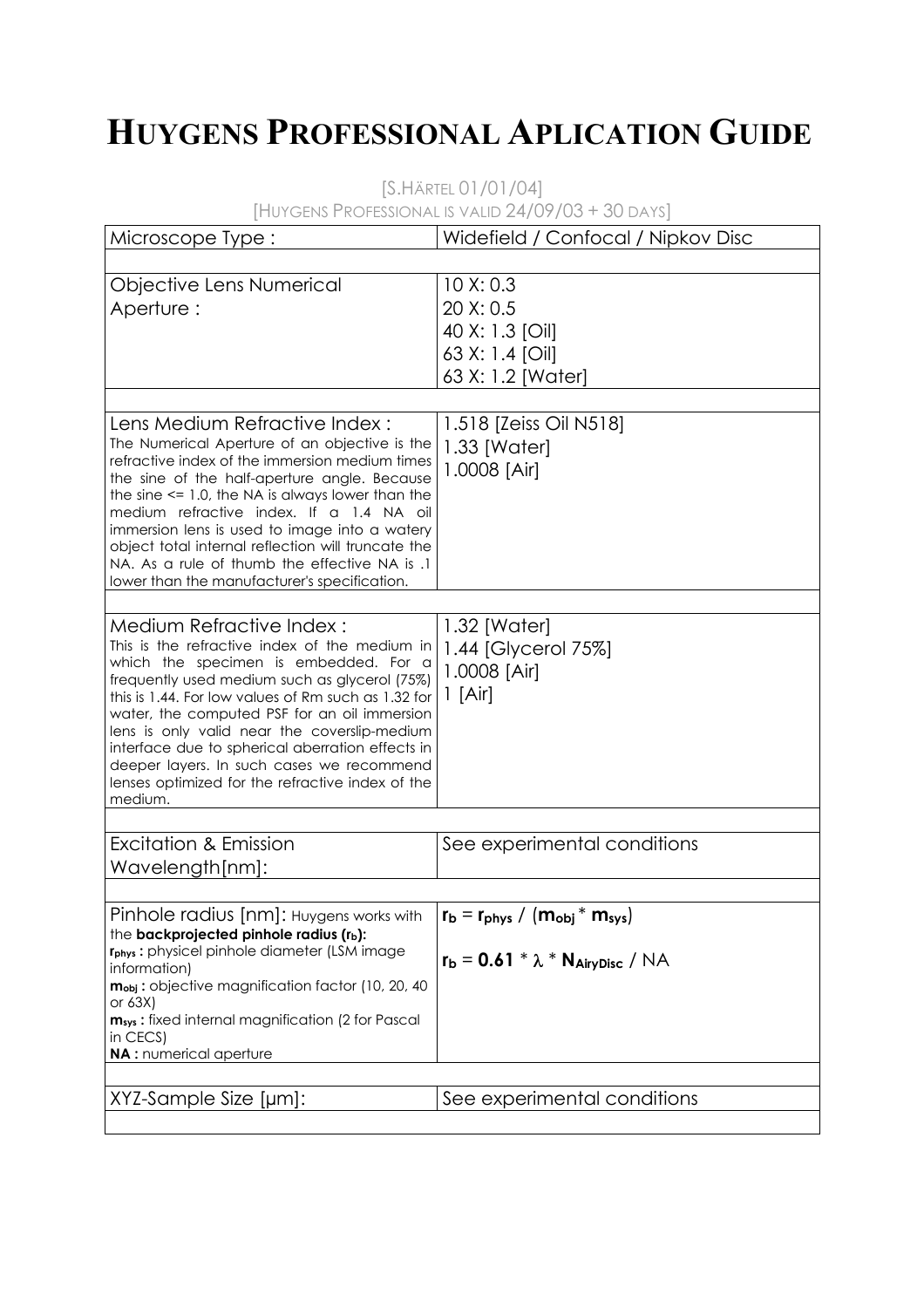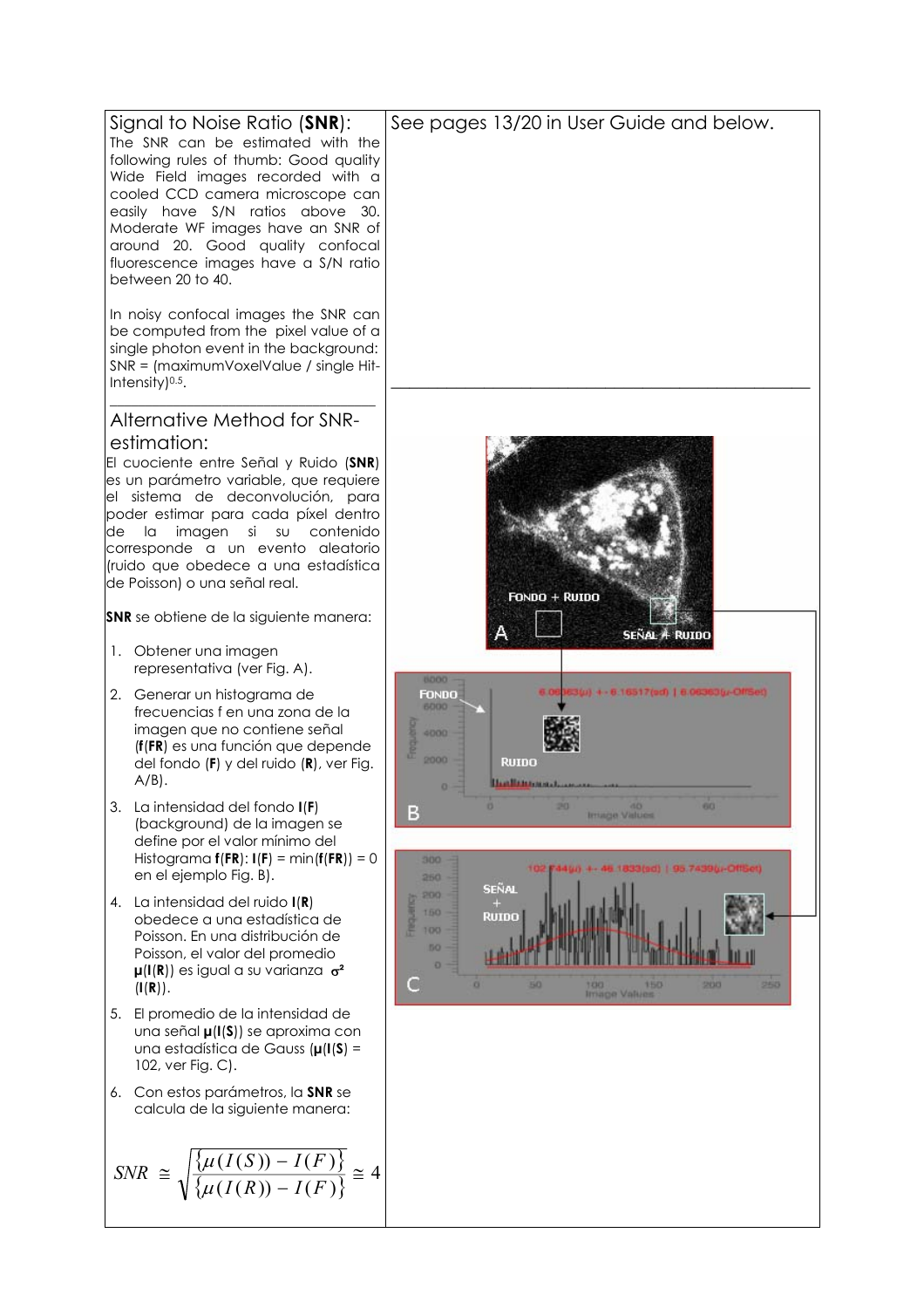# Huygens Professional User Guide

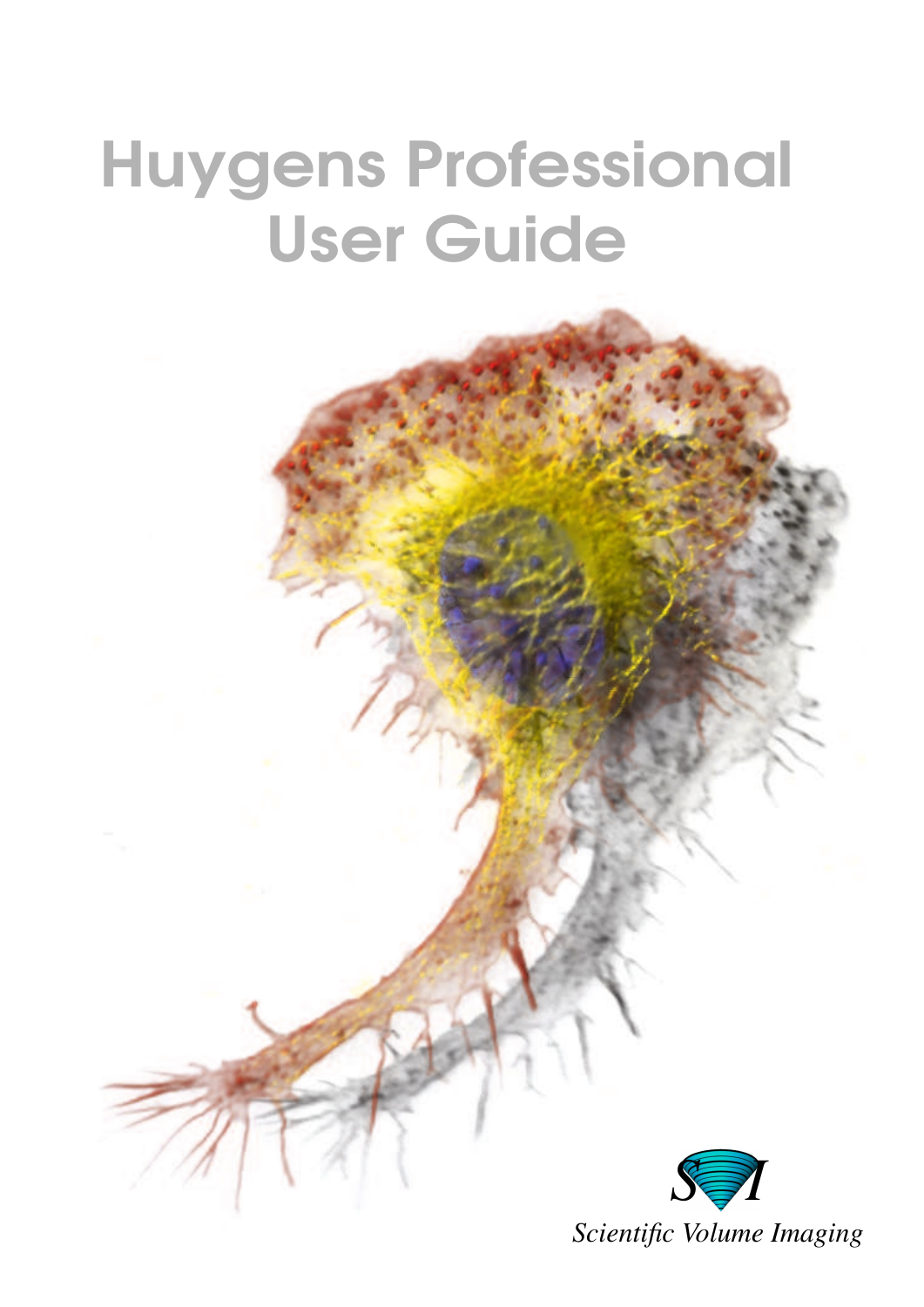

# Huygens Professional User Guide

Copyright © 1997-2003 by Scientific Volume Imaging b.v., Alexanderlaan 14 1213 XS Hilversum P.O. box 615, 1200 AP Hilversum, The Netherlands

> Scientific Volume Imaging b.v. Alexanderlaan 14 1213 XS Hilversum

P.O. box 615 1200 AP Hilversum The Netherlands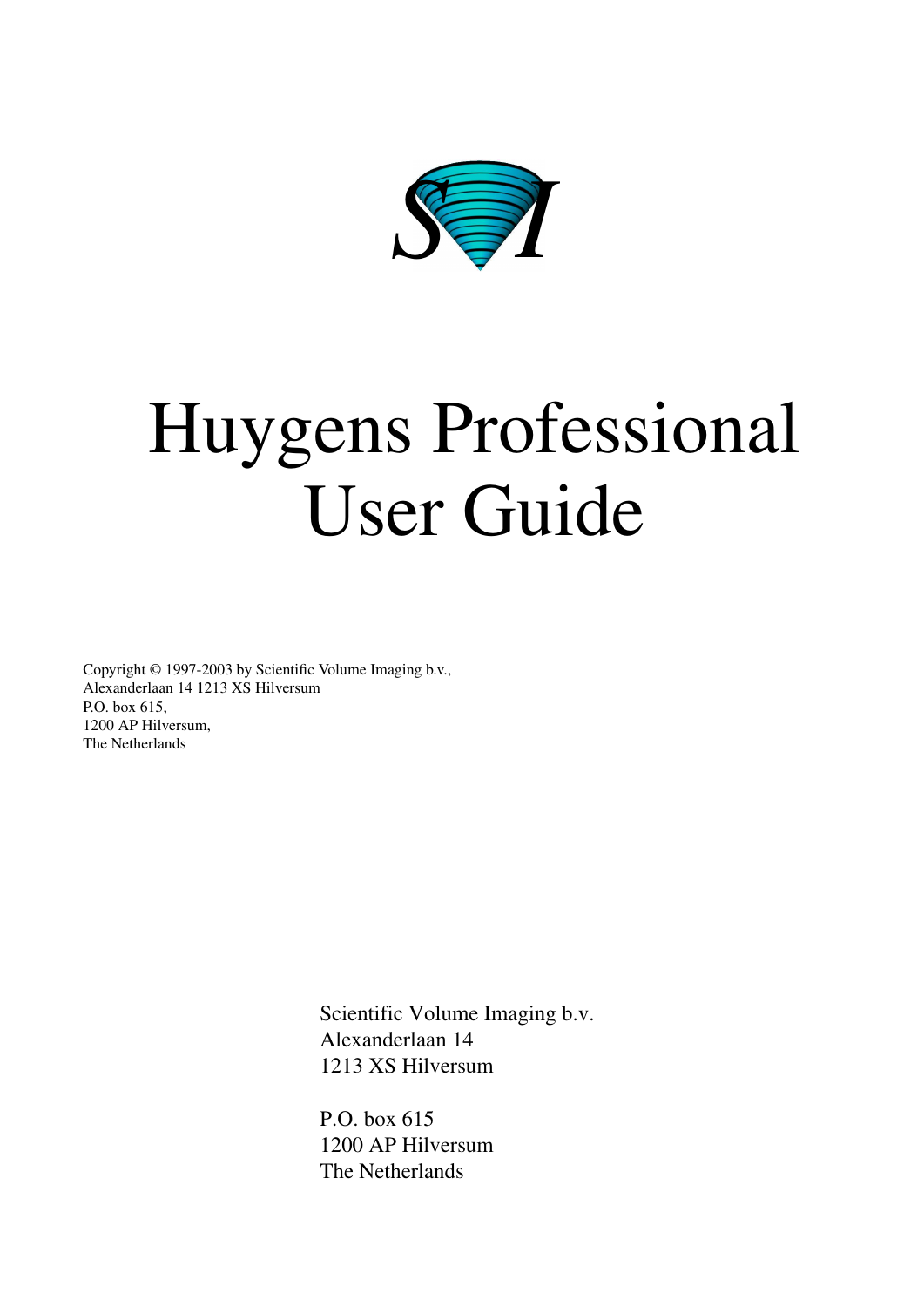All rights reserved

#### Cover illustration:

Macrophage recorded by Dr. James Evans, Whitehead Institute, MIT, Boston MA, USA, using wide field microscopy.

At the right the same dataset: Macrophage fluorescently stained for tubulin (yellow/ green), actin (red) and the nucleus (DAPI, blue). Left part: original data; right part: as deconvolved with the classical Maximum Liklihood Etimation method (MLE).

The image was visualized using FluVR. FluVR is the Simulated Fluorescence Process (SFP) volume rendering package from Scientific Volume Imaging.

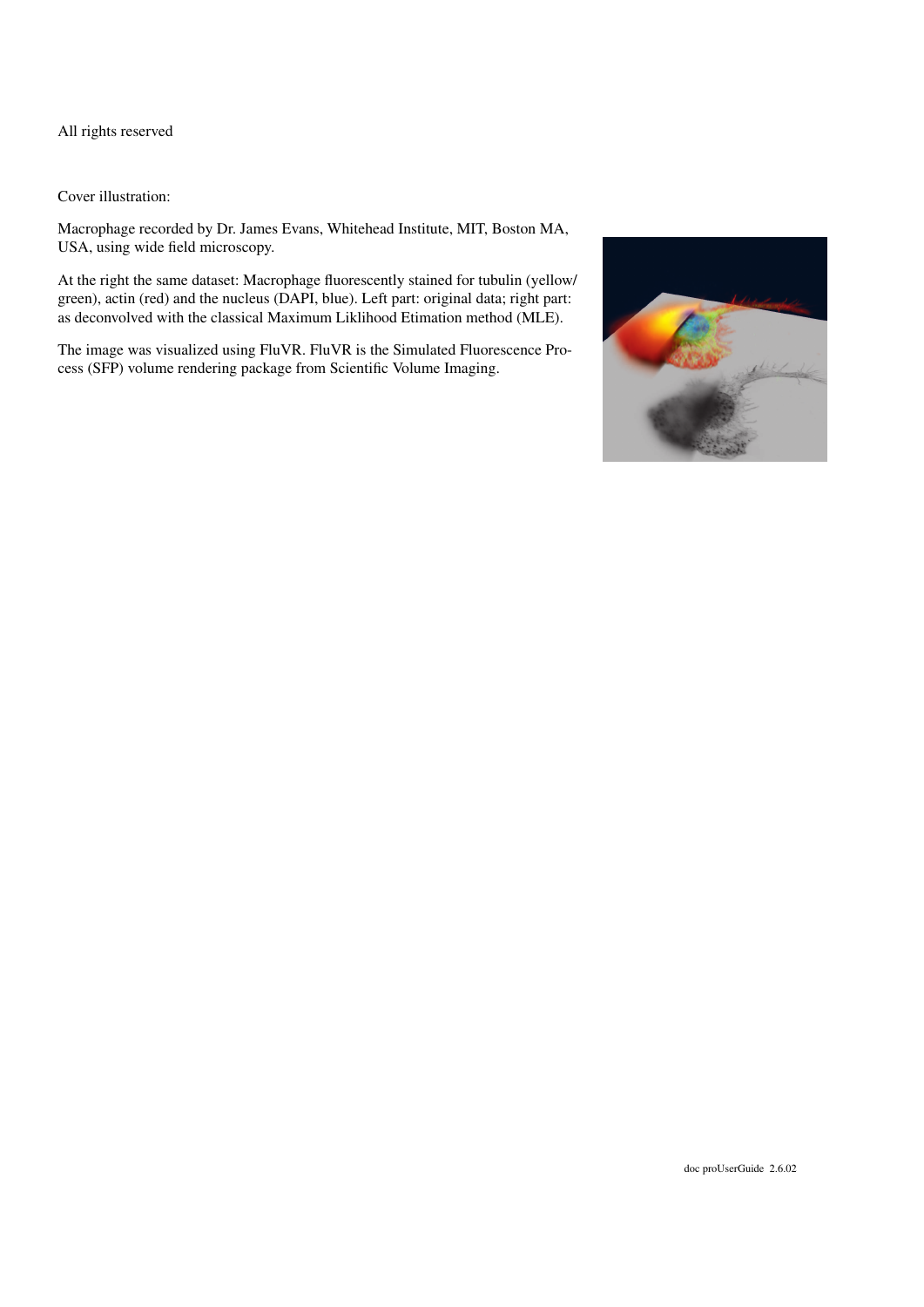#### **CHAPTER 1** *Introduction 3*

contents 3

What is Huygens Professional? **3** Image deconvolution functions 3 Basic image processing capabilities 3 Core image processing functions 4 Reporting & display operations 4 Image file I/O 4 Analysis functions 4 Visualization 4 Installation and system requirements **4** *Installing the Huygens Professional. 4* Installing the software 4 Obtaining a license key 5 Installing the license key 5 *System requirements 5* Memory requirements 5 Irix 5 Linux 5 *Addresses and URLs 6* Where can we be reached? 6 Support and FAQ 6 Where can I find more about Silicon Graphics? 6 IBM Life Sciences 6

#### **CHAPTER 2** *Getting Started 7*

Deconvolving my first image 7 Searching the SVI Knowledge Base 7 Step 1: Start Huygens Pro 7 Step 2: Load an image 8 Step 3: Inspect your image. 8 bleaching correction 11 Step 4: Generate a Point Spread Function (PSF) 12 Step 5: Estimate the average background in the image. 12 Step 6: Estimate the Signal to Noise ratio (SN ratio) 13 Step 7: Perform a deconvolution run, applying the MLE (Maximum Likelihood Estimation) method. 13 Step 8: Saving your image 14 The easy way **14** *Quick and easy deconvolution 14* MLE-time 14 MLE-time Buttons and input fields 15 Padding and widefield images 17 *Why is automatic deconvolution essential? 17*

#### **CHAPTER 3** *Establishing image parameters 19*

*Image size 19* Brick wise processing 19 *Signal to Noise Ratio (SNR) 20 Blacklevel 20 Sampling densities 21 Data acquisition pitfalls 21* Refractive index mismatch 21 Clipping 22 Undersampling 22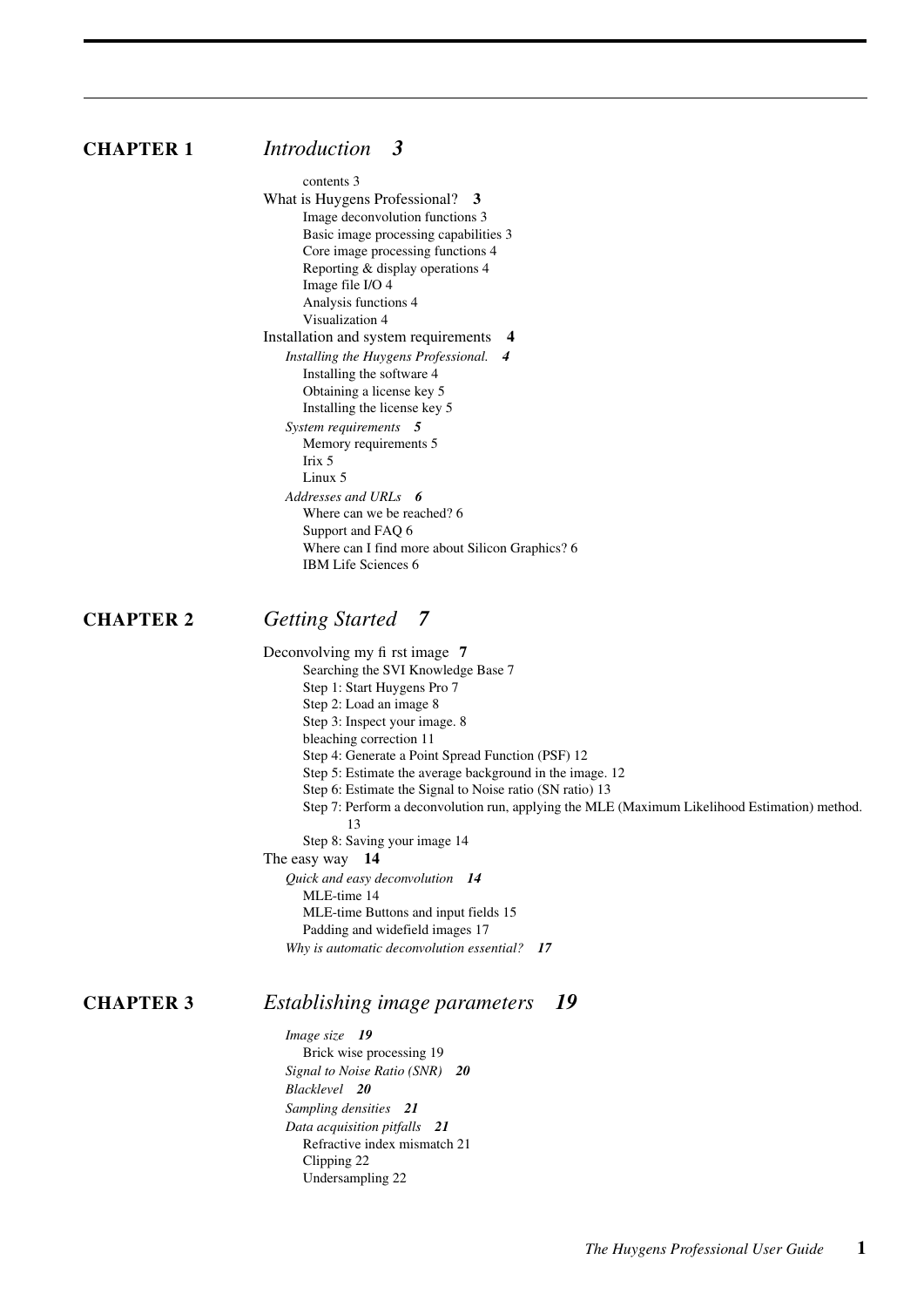Do not undersample to limit photodamage 22 Bleaching 22 Illumination instability 22 Mechanical instability 22 Thermal effects 23 Internal reflection 23 *Computing the backprojected pinhole radius 23* Airy disk as unit for the backprojected pinhole 23 Converting from integer parameter 23 Airy disk as unit for the backprojected radius of a square pinhole 24 *Computing the backprojected pinhole distance in Nipkow spinning disks 24 Pinhole radius tables 24* Leica confocal microscopes 24 Zeiss confocal microscopes 25 Olympus confocal microscopes 25 Biorad confocal microscopes 26 A supplied calibration curve 26 *Questions 26* What does the quality factor mean while running Huygens? 26 Can I deconvolve a Tiff series? 27 Tiff file series naming convention 27 Can I deconvolve a single plane widefield image? 28 Can I deconvolve a single Tiff image? 28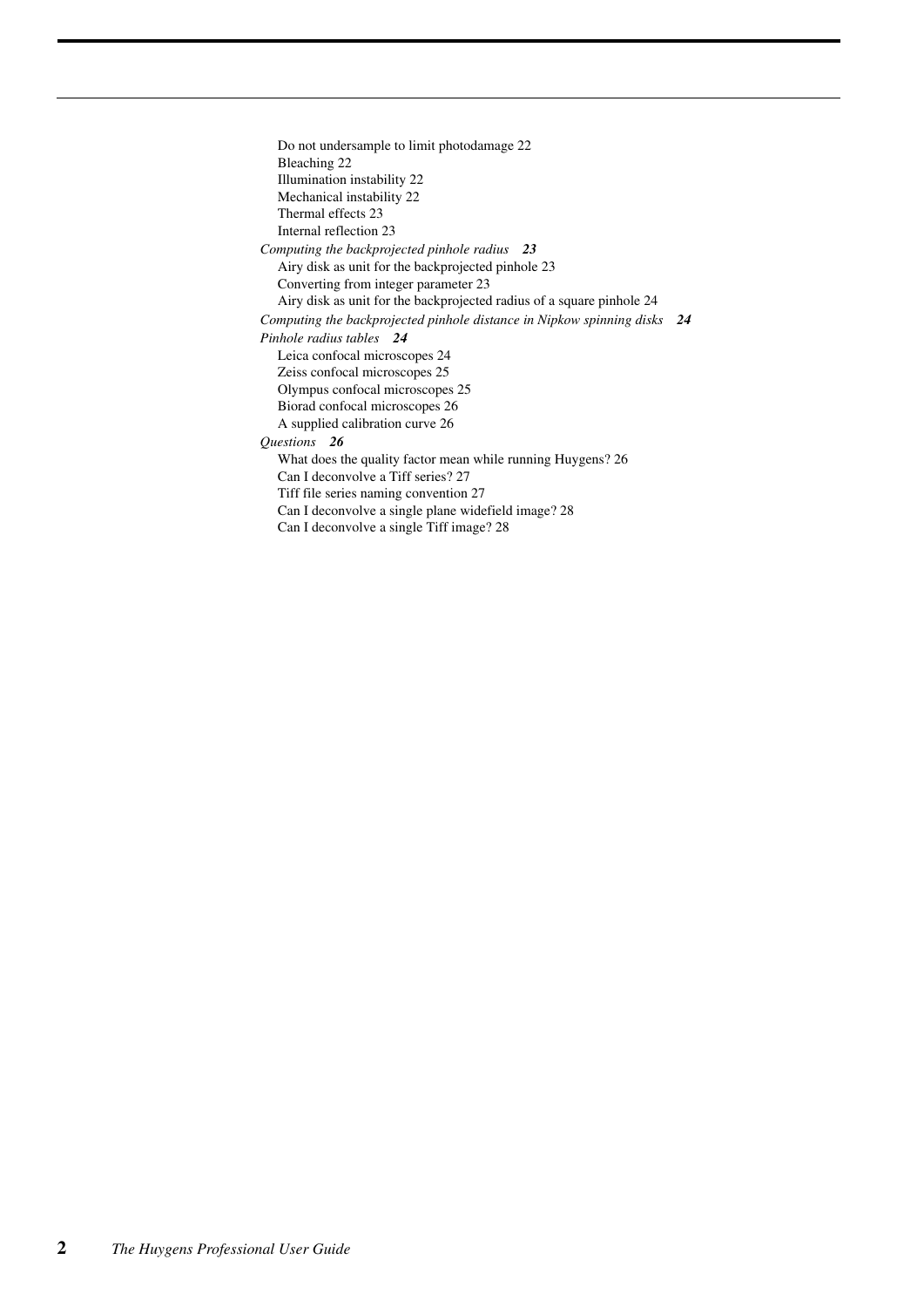# **CHAPTER 1** *Introduction*

*This guide is useful to the beginner in deconvolution and to the expert that starts using the Huygens Professional toolkit. For the expert we recommend also to study the Huygens Reference Manual.*

**contents** In chapter 1 we explain the installation In chapter 2 you deconvolve your first image In chapter 3 we help you determining some important parameters and give you hints for basic image data-acquisition

## *What is Huygens Professional?*

Huygens professional is an image processing software package tailored for deconvolution of microscopic images. It enables you to deconvolve a wide variety of images ranging from 2D widefield (WF) images to 4D multi-channel two-photon confocal images or from scanning disk confocal microscopes. Also people who use experimental set-ups like 4p-microscopes may benefit from the software. The Huygens Professional toolbox contains the following features: **Image deconvolution functions •** Accelerated Maximum Likelihood Estimation restoration algorithm optimized for low light level images **•** Iterative Constrained Tikhonov-Miller restoration algorithm **•** Quick Tikhonov-Miller and Quick MLE restoration algorithms • Point Spread Function (PSF) measurement tool box to derive a microscopic PSF from fi nite sized micro bead images, containing: **•** Automatic alignment and averaging procedure to combine the signal from different micro beads in one or more images **•** PSF reconstruction tool to correct for the finite size of micro beads Generates a theoretical Point Spread Function for widefield, confocal and two-photon microscopes based on electromagnetic diffraction theory **•** Automatic bleaching correction of 3D and 4D widefield images and 4D confocal and multi-photon images **•** Z-drift corrector tool for timeseries that enables you to correct for movement in the Z (axial) direction that could have been occurred for instance by thermal drift of the microscope table. **Basic image processing capabilities •** Capability to handle multiple images **•** Time series support **•** Multi parameter (multi channel) image elements (stacked or packed) • Basic data types: unsigned byte, 16 bit signed integer, 32 bit float, 2 x 32 bit complex **•** Per image undo/redo capabilities **•** Scripting and batch processing environment based on Tcl (Tool Command Language)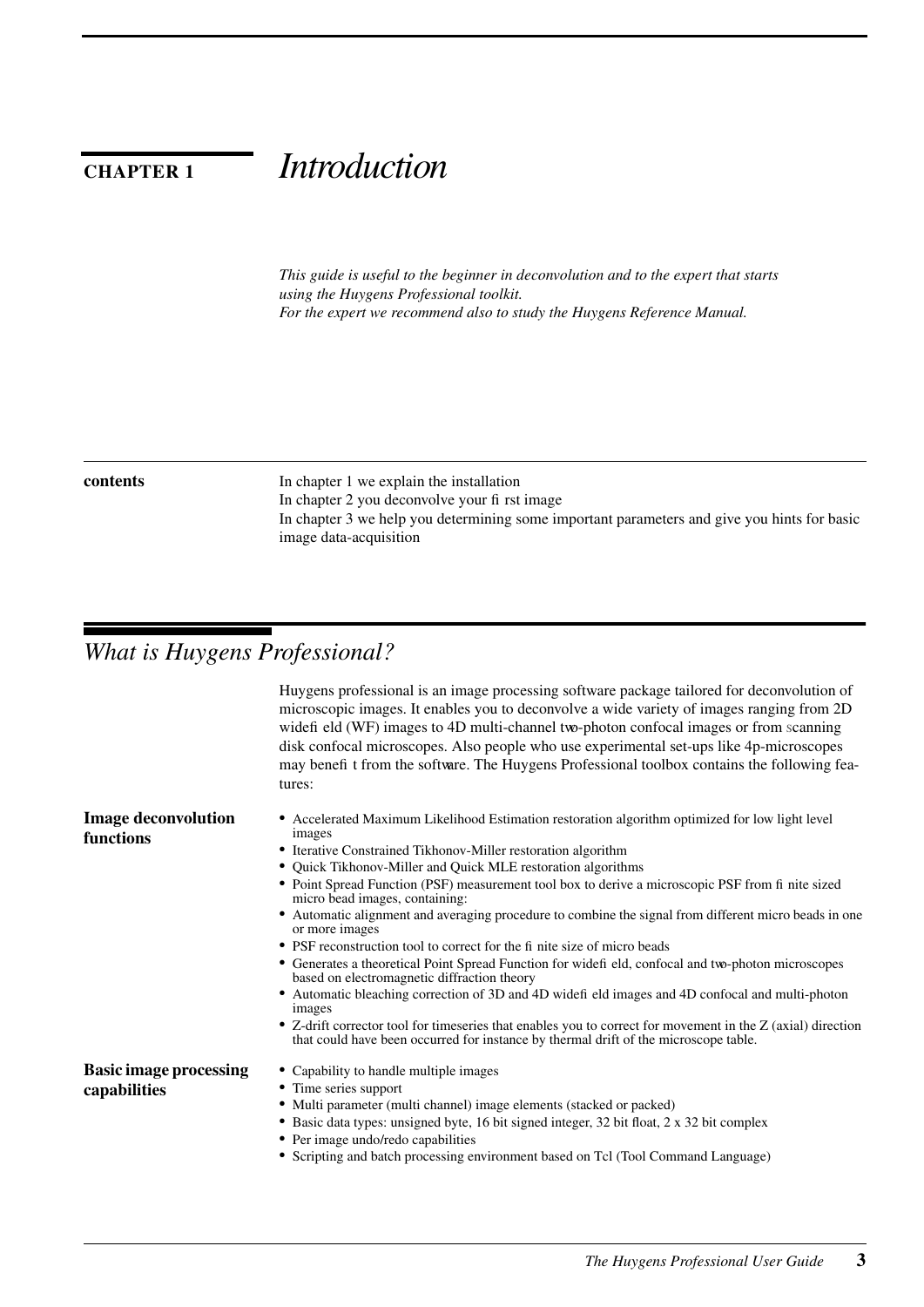#### **Installation and system requirements**

| Core image processing<br>functions | • Create, destroy, copy, copy block, convert, split, join, zoom, rotate, iso-sample, shift, replicate image<br>• Add/remove border, shift to sub-pixel accuracy, mirror image, swap image octants<br>• Arithmetic operations on two image operands, one image operand and a scalar, mathematical functions<br>on one image operand, soft clipping $\&$ thresholding<br>• 4D Gaussian fi lter of arbitrary widths, 4D Laplacian fi lter<br>• Generate solid and hollow bandlimited spheres, generate Poisson and Gaussian noise<br>• Real and complex 4D Fast Fourier transforms           |
|------------------------------------|-------------------------------------------------------------------------------------------------------------------------------------------------------------------------------------------------------------------------------------------------------------------------------------------------------------------------------------------------------------------------------------------------------------------------------------------------------------------------------------------------------------------------------------------------------------------------------------------|
| Reporting & display<br>operations  | • Image statistics<br>• Report sampling density with respect to Nyquist rate<br>• Image histograms of images with up to three channels<br>• Plots of Energy Flux as function of time and axial position                                                                                                                                                                                                                                                                                                                                                                                   |
| Image file I/O                     | • Reads ICS, Imaris® classic, numbered series TIFF, Zeiss Lsm, Metamorph STK, Biorad pic, Olympus<br>'Fluoview', Leica fi les and Delta Vsion IMSubs (r3d), IPLab Tiff.<br>• Writes ICS, Imaris® classic, Biorad pic, TIFF (Leica style and classic numbered series TIFF).<br>• 4D read support: ICS, numbered 'stk', numbered Leica-TIFF, numbered TIFF<br>• Export to FluVR, the volume renderer based on spectral fluorescence<br>• Export to Imaris <sup>®</sup>                                                                                                                      |
| <b>Analysis functions</b>          | • Threshold and label 3D image<br>• Analyze labelled objects: compute centre of mass, volume and integrated intensity<br>• Estimate background<br>• Measure distance<br>• Compute image ratio<br>• Compute colocalization coeffi cients<br>• Compute the co-occurrence matrix of an image                                                                                                                                                                                                                                                                                                 |
| <b>Visualization</b>               | • Thumbnail images<br>• Multiple Expand viewers on one or more images. Each Expand viewer is able to<br>• Show x-y, x-z or y-z slices for selectable points in time while optimizing contrast on a global or per-<br>plane basis<br>• Show Sum or MIP projection, animate projections of time series<br>• Display single channel images in False or True color; multi channel images in True color<br>• Report individual pixel/voxel positions and values<br>• Swing through planes or time<br>• Slicing positions in expand viewers can be dynamically linked for easy image comparison |

### = *Installation and system requirements*

## **Installing the Huygens Professional.**

| <b>Installing the software</b> | Linux                                                                                                                   |
|--------------------------------|-------------------------------------------------------------------------------------------------------------------------|
|                                | The Huygens professional Linux distribution is a so called 'rpm' fi le.                                                 |
|                                | Example: Your rpm fi le is called: huygens-2.3.7-17.1386.rpm                                                            |
|                                | To install this fi le you open a shell, go to the directory were this fi le is located, become supe-<br>ruser and type: |
|                                | rpm - Uvh huygens- $2.3.7$ -17.i386.rpm                                                                                 |
|                                | note: capital 'U' and space between 'rpm' and '-'.                                                                      |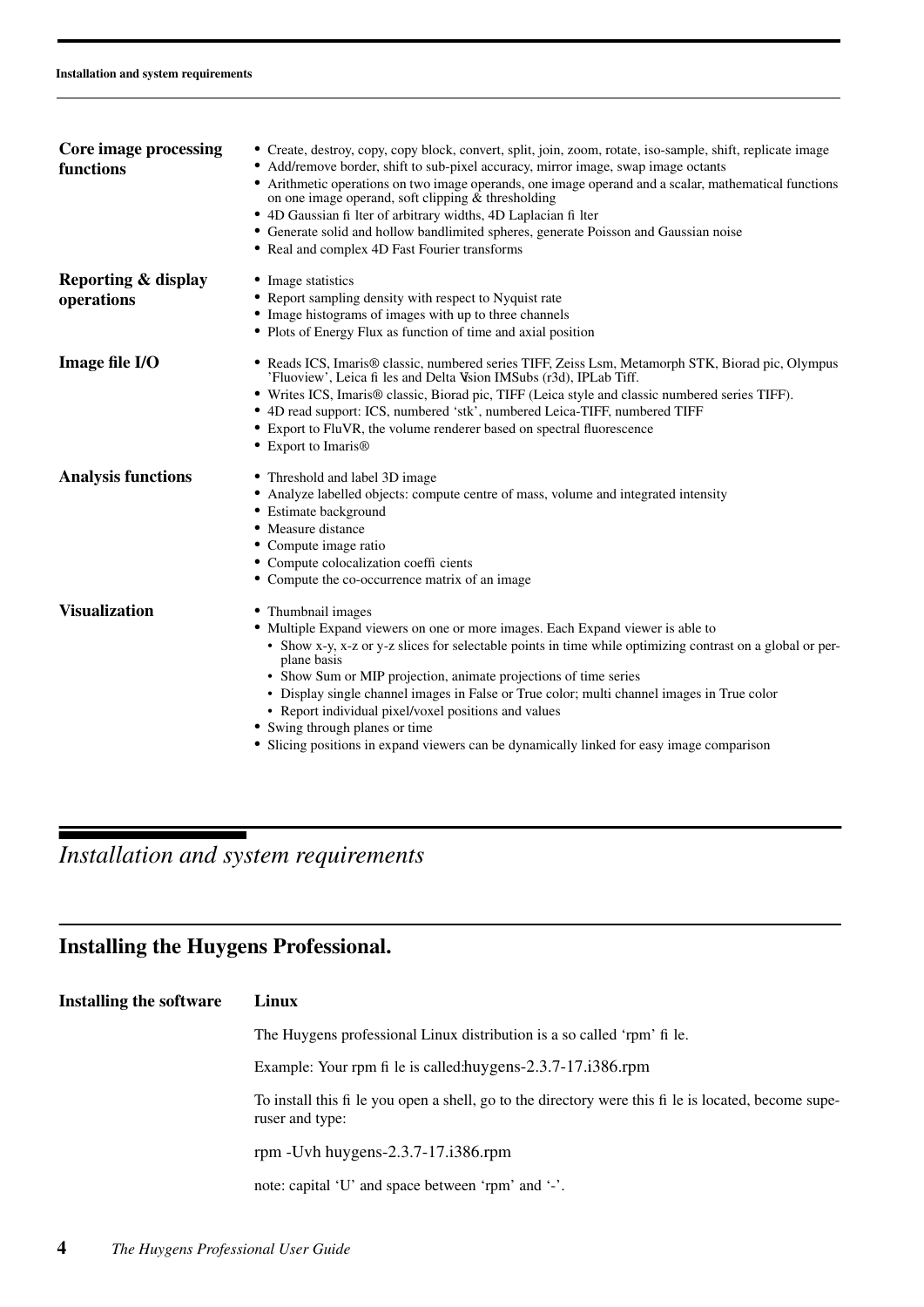|                                      | After installing the software type hugens2 in a shell to start the software. A directory<br>/usr/local/svi will be created; the executables will be installed in /usr/local/bin                                                   |
|--------------------------------------|-----------------------------------------------------------------------------------------------------------------------------------------------------------------------------------------------------------------------------------|
|                                      | <b>Irix</b>                                                                                                                                                                                                                       |
|                                      | Currently the Irix distribution is a single 'tardist' fi le containing various components. By<br>default all components are installed. Become superuser and type:                                                                 |
|                                      | swmgr -f dist65-2.3.5-2.tardist                                                                                                                                                                                                   |
|                                      | Press 'Start' in the Software Manager window.                                                                                                                                                                                     |
|                                      | A directory /usr/local/svi will be created; the executables will be installed in /usr/local/bin and<br>/usr/sbin.                                                                                                                 |
| <b>Obtaining a license</b><br>key    | To run the software beyond the free ware functionality you will need a license key. This tempo-<br>rary license key can be obtained by sending SVI a reply on the email that was sent to you when<br>you downloaded the software. |
|                                      | Please answer the questions in the email and paste your computers system ID at the correct<br>place. Your computers system ID can be read in the Menu item Help>Product information.                                              |
|                                      | Once we have received the system ID together with the information from your reply and the<br>original email, we will generate a personalized license for your system. This license will only<br>work on that specific computer    |
| <b>Installing the license</b><br>key | The installation created a fi lehuygensLicense in the directory /usr/local/svi. Become root and<br>add the license string on a separate line in the fi le.                                                                        |

# **System requirements**

| <b>Memory requirements</b> | Recommended RAM memory: 512 MB or larger.                                                                                                                                                                                                                                                                                                                                                                                                                                                       |
|----------------------------|-------------------------------------------------------------------------------------------------------------------------------------------------------------------------------------------------------------------------------------------------------------------------------------------------------------------------------------------------------------------------------------------------------------------------------------------------------------------------------------------------|
| <b>Irix</b>                | All SGI equipment running Irix 6.5 running Irix 6.5 on a MIPS R5000 processor or higher. On<br>Octane or higher systems automatically a 64bit multiprocessing executable is installed. This<br>allows the software to access more than 4GB of RAM and to distribute the computational work<br>over many processors.<br>• All SVI packages on Irix require the SCSL mathematical library. This is distributed along with Irix; an<br>up to date version can be downloaded from the SGI web site. |
| Linux                      | Linux: RedHat and SuSE distributions. Since Linux versions evolve rapidly best consult SVI's<br>www.svi.nl web page to see which Linux distributions are currently supported.                                                                                                                                                                                                                                                                                                                   |
|                            | A standard ethernet card is required to provide your computer with a system ID.<br>• Processor: Pentium III or IV (Intel) or Athlon (AMD).                                                                                                                                                                                                                                                                                                                                                      |

**•** Graphics card: any fairly modern card will do.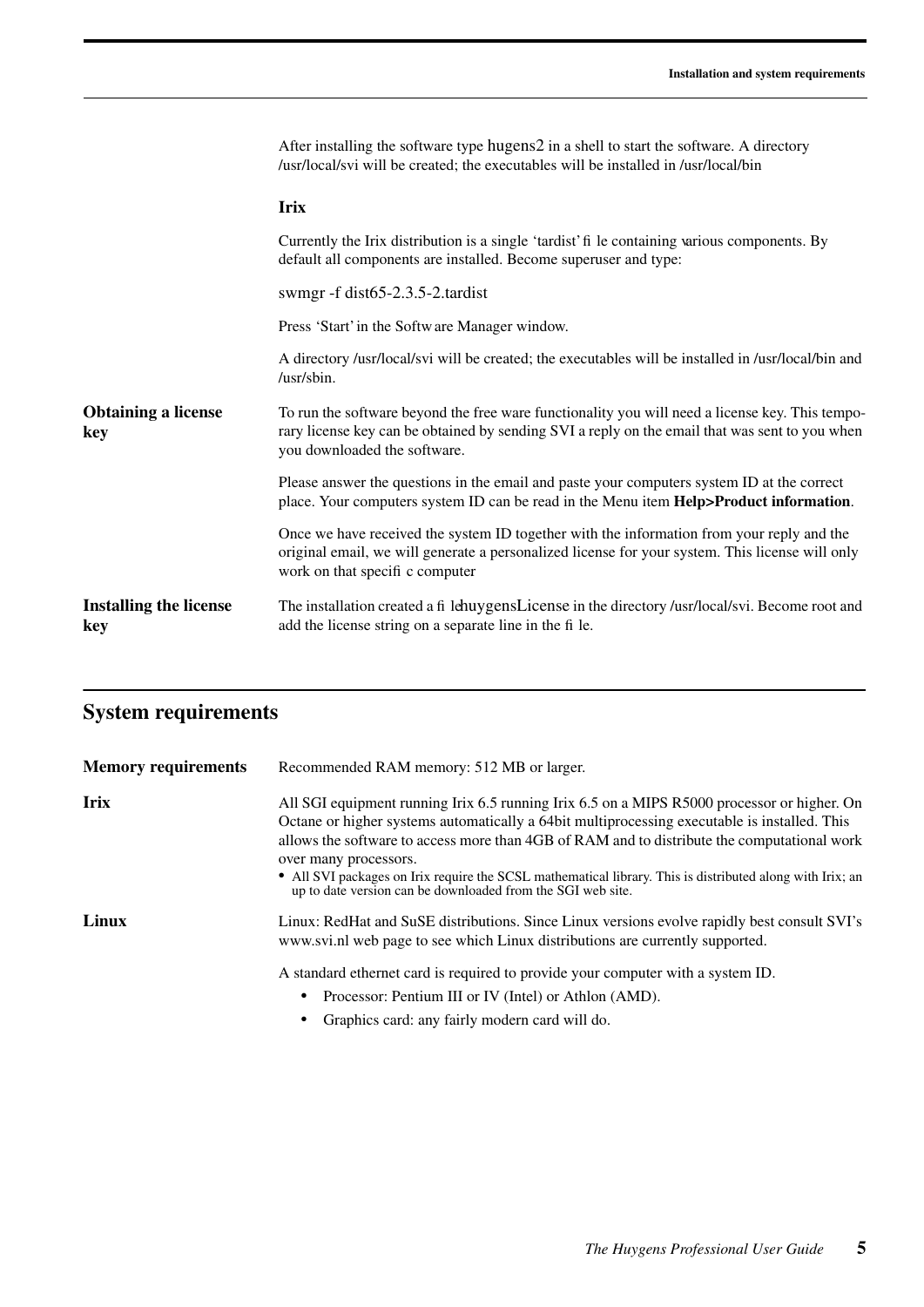## **Addresses and URLs**

| Where can we be<br>reached?  | <b>Scientific Volume Imaging b.v.</b>                                                           |  |  |
|------------------------------|-------------------------------------------------------------------------------------------------|--|--|
|                              | Alexanderlaan 14                                                                                |  |  |
|                              | 1213XS Hilversum                                                                                |  |  |
|                              | The Netherlands                                                                                 |  |  |
|                              | You can call us directly by phone:                                                              |  |  |
|                              | $+131$ 35 6859405 or $+1653$ 345445,                                                            |  |  |
|                              | or fax us at: ++31 35 6837971,                                                                  |  |  |
|                              | or email us at: info@svi.nl                                                                     |  |  |
|                              | http://www.svi.nl                                                                               |  |  |
|                              | <b>Distributors</b>                                                                             |  |  |
|                              | A list of distributors can be found on our web site:                                            |  |  |
|                              | http://www.svi.nl/distributors                                                                  |  |  |
| <b>Support and FAQ</b>       | Please visit the following web site for support issues and to consult the FAQ:                  |  |  |
|                              | http://support.svi.nl                                                                           |  |  |
|                              | On this web site you'll also fi nd a form to submit questions to SVIs support team.             |  |  |
| Where can I find more        | Please visit the SGI web site:                                                                  |  |  |
| about Silicon Graph-<br>ics? | http://www.sgi.com                                                                              |  |  |
|                              | There you can fi nd addresses of sales and support of ces which $\alpha$ ist in many countries. |  |  |
| <b>IBM Life Sciences</b>     | http://www-1.ibm.com/industries/lifesciences/                                                   |  |  |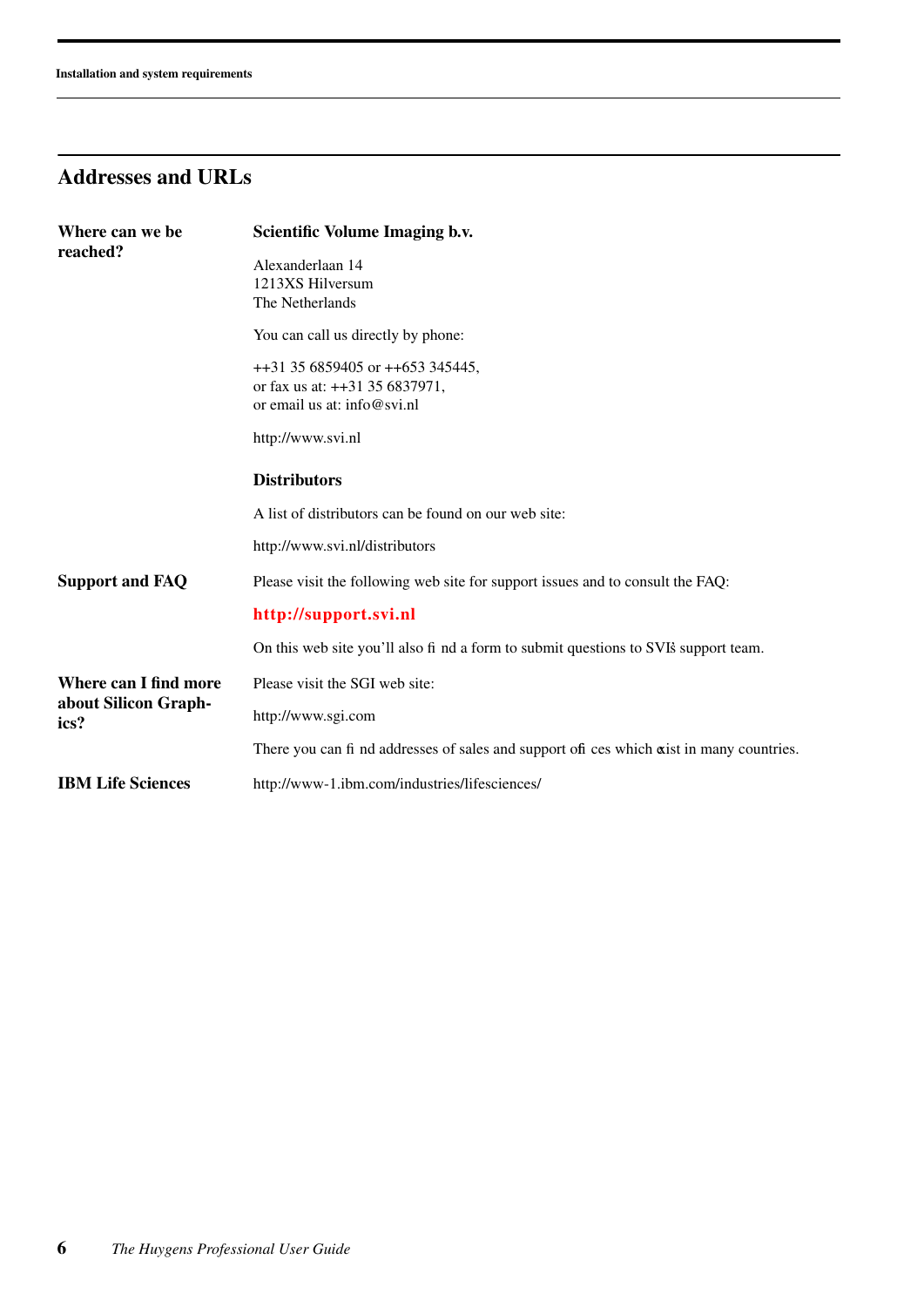**CHAPTER 2** *Getting Started*

*This chapter will help you to get through the basic procedures in deconvolving an image.*

# *Deconvolving my first image*

| <b>Searching the SVI</b><br><b>Knowledge Base</b> | It's good to know that an extensive support base is available where you may fi nd answers to<br>questions that come to front while reading this document. FAQ's are available for many items<br>such as deconvolution and general microscopy, installation, memory management, visualiza-<br>tion, fi le formats, platforms and reported bags.:<br>http://support.svi.nl/ |  |  |
|---------------------------------------------------|---------------------------------------------------------------------------------------------------------------------------------------------------------------------------------------------------------------------------------------------------------------------------------------------------------------------------------------------------------------------------|--|--|
| <b>Step 1: Start Huygens</b><br>Pro               | <b>Starting Huygens Pro</b><br>- IRIX: You may start the Huygens program by clicking the 'Icon Catalog' on your Irix desk-<br>top.<br>- LINUX: Via the KDE application menu.<br>- LINUX / IRIX: By opening a shell and typing 'huygens2'. It is a good idea fi rst to go to the<br>directory where your images are stored, using the command 'cd'.                        |  |  |

| zalm:/usr/people/theo/Demolmages                                                                                    |                                                                                      |                                                                                |                  |  |
|---------------------------------------------------------------------------------------------------------------------|--------------------------------------------------------------------------------------|--------------------------------------------------------------------------------|------------------|--|
| You have mail.<br>zalm $\rightarrow$ cd DemoImages/<br>dama.ics<br>dama.ids<br>damb.ics<br>zalm<br>[1] 3707<br>zalm | damb.ids<br>faba32.ics<br>faba32.ids<br>huyqens2 &<br>∙/DemoImaqes)<br>∘/DemoImages> | MV3Crop3.ics<br>MV3Crop3.ids testWFTime.ics<br>MV3Crop3Z=11.ics testWFTime.ids | MV3Crop3Z=11.ids |  |
|                                                                                                                     |                                                                                      |                                                                                |                  |  |

**Figure 1. Starting Huygens Pro. If you type an ampersand (&) after the** command the prompt  $(>)$  will return.

The *huygens2* command starts the program that comes up with the Main Window with 4 black thumbnail images (see Figure 2).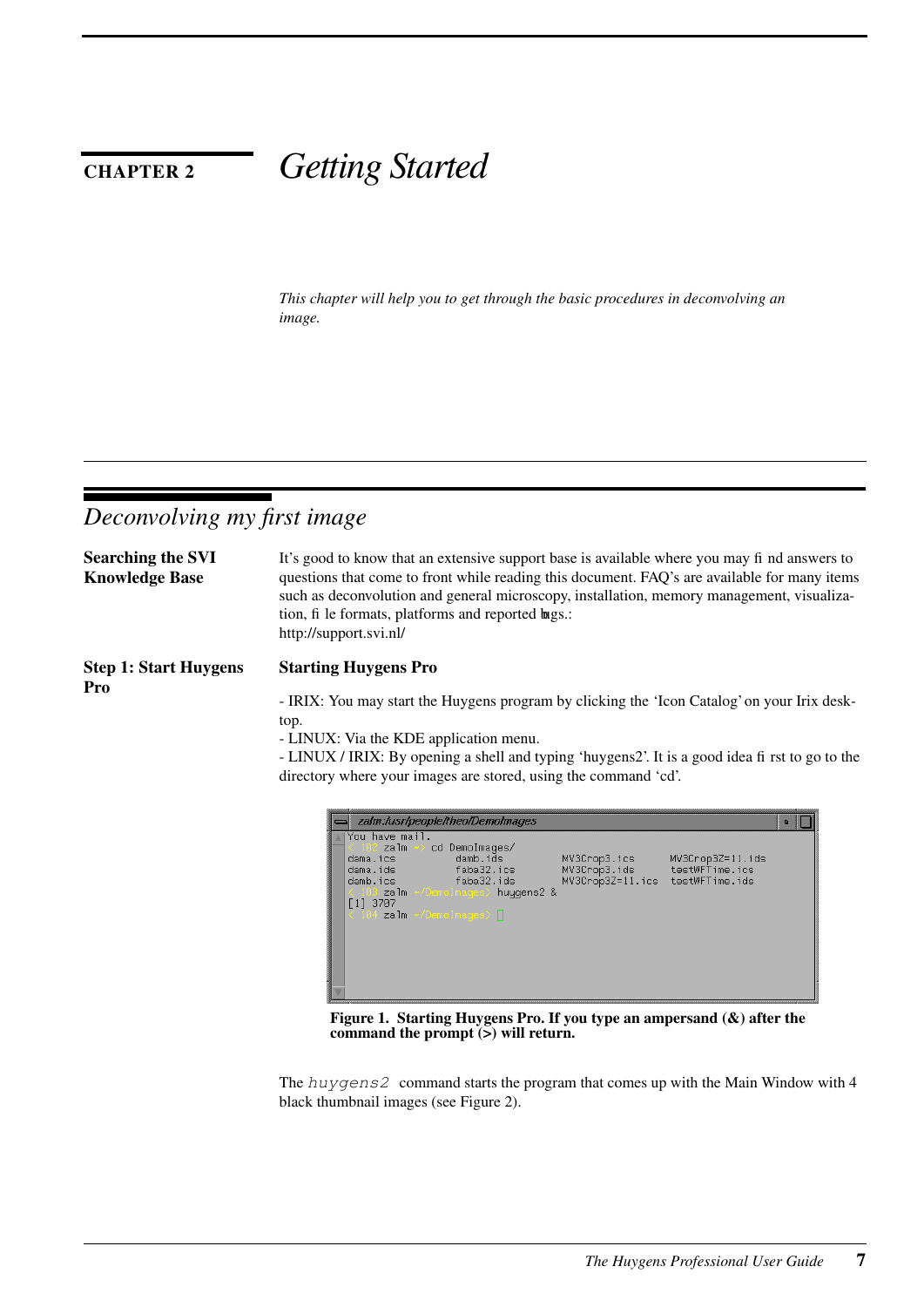|      |                     |                                                                                          |            | Huygens System 2.3.5a -- temporary license thru 12-2001                            |                                                                   |     |                                                                                    | $\Box$<br>$\bullet$ |
|------|---------------------|------------------------------------------------------------------------------------------|------------|------------------------------------------------------------------------------------|-------------------------------------------------------------------|-----|------------------------------------------------------------------------------------|---------------------|
| Eile | Edit                | Options                                                                                  | <b>FAQ</b> |                                                                                    |                                                                   |     |                                                                                    | Heip                |
|      |                     |                                                                                          |            |                                                                                    |                                                                   |     |                                                                                    | Memory usage: 0 %   |
|      | $\mathbf{a}$        | $\triangle$<br>$\overline{\Omega}$<br>$\boxed{\underline{G}}$<br>$\overline{\mathbf{v}}$ | b          | Ŀ<br>$\overline{\circ}$<br>$\boxed{\underline{G}}$<br>$\overline{\mathbf{v}}$<br>c | Δ<br>$\overline{\circ}$<br>$rac{G}{U}$<br>$\overline{\mathbb{V}}$ | psf | $\Delta$<br>$\boxed{\circ}$<br>$\frac{a}{\overline{a}}$<br>$\overline{\mathbf{v}}$ | A                   |
|      |                     |                                                                                          |            |                                                                                    |                                                                   |     |                                                                                    |                     |
| 國    |                     |                                                                                          |            |                                                                                    |                                                                   |     |                                                                                    | $\mathbb{R}$        |
|      |                     |                                                                                          |            |                                                                                    |                                                                   |     |                                                                                    | □<br>À              |
|      |                     |                                                                                          |            |                                                                                    |                                                                   |     |                                                                                    |                     |
|      | <b>Task reports</b> | Tcl shell                                                                                |            |                                                                                    |                                                                   |     |                                                                                    |                     |

**Figure 2. The Main Window with empty thumbnail images loaded by default.**

|                       | prepared for you, but where all image data are zero's. One of the images is called 'psf' which<br>will be used in the deconvolution steps as you will learn soon.                                                                                                                  |
|-----------------------|------------------------------------------------------------------------------------------------------------------------------------------------------------------------------------------------------------------------------------------------------------------------------------|
| Step 2: Load an image | Loading your image                                                                                                                                                                                                                                                                 |
|                       | First you have to load an image. Select 'Open' from the File menu in the Main W indow and<br>fi nd the fi le to be processed.                                                                                                                                                      |
|                       | In the distribution you will fi ndthe demo image faba32 (the fi lepair faba32.ids and faba32.ics,<br>where faba32.ids is the fi le containing the ray data and faba32.ics is a header fi le, containing<br>all microscope parameters). Click on one of these, no matter which one. |
|                       | You may combine steps 1 and 2: starting Huygens and loading images using a single command<br>line:<br>huygens2 faba32.ics dama.ids&                                                                                                                                                |
|                       | This command appends the images faba32 and dama to the Main window.                                                                                                                                                                                                                |
|                       | If you have Tiff slices to be processed please read "Tiff fi le series naming convention" on<br>page 27 for the naming convention in order to be able to read a multi-dimensional image as a<br>whole.                                                                             |
| Step 3: Inspect your  | Inspect your image.                                                                                                                                                                                                                                                                |
| image.                | Use the slicer<br>٠                                                                                                                                                                                                                                                                |
| <b>Expand viewer</b>  | Open the Expand viewer by pressing the Arrow-up button <b>Act 1</b> from the thumbnail of<br>faba32. The Expand viewer is intended as a general purpose image inspection tool. It is<br>composed of a menu bar and a tabbed deck consisting of a Projection page, a Slicer Page    |

**Thumbnail images** The Main Window is initially loaded with 4 black thumbnail images, images that are already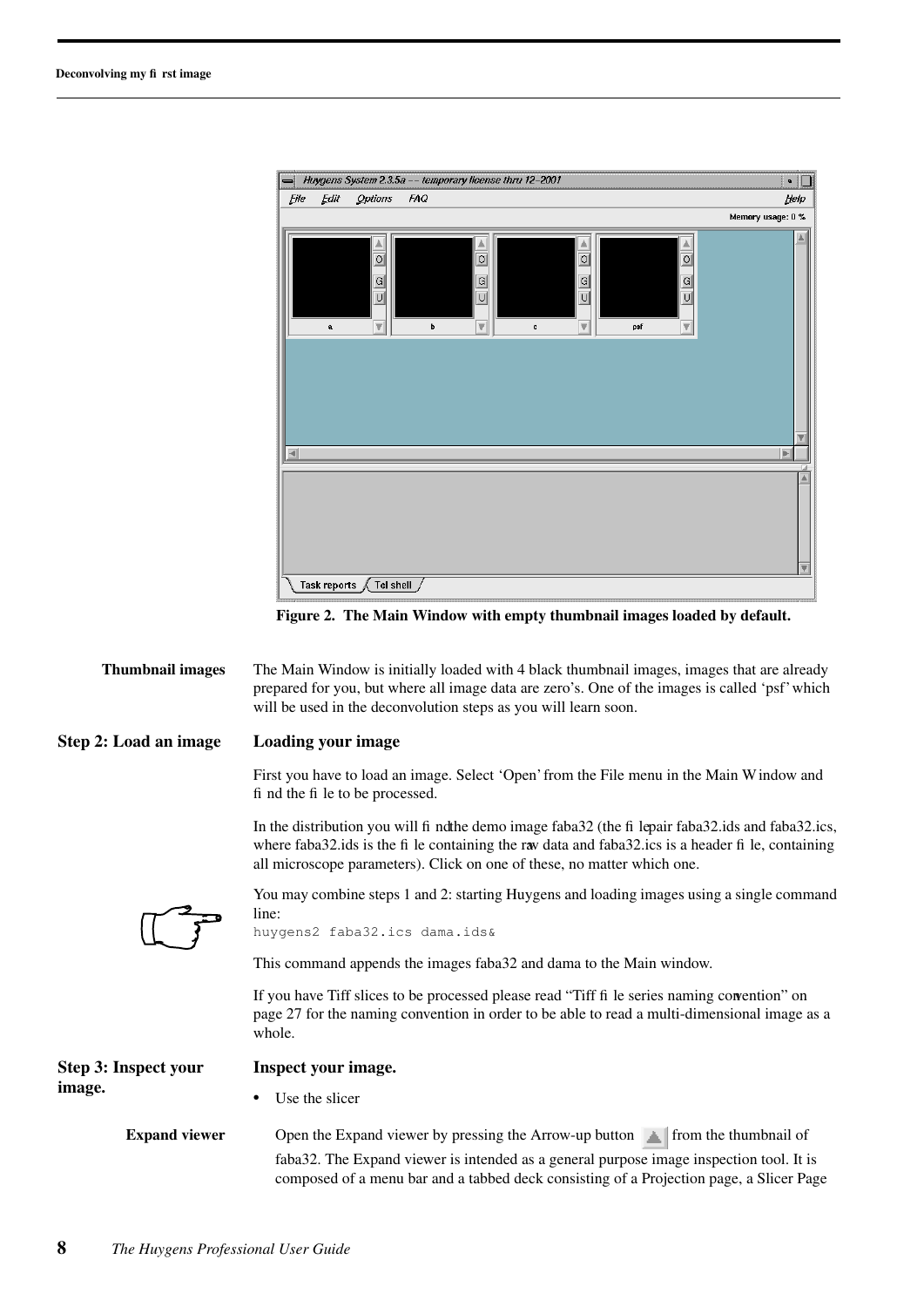and a Parameters page. You can open as many Expand viewers as you like, on the same image or on different images.



**Figure 3. Two Expand Viewers opened from the same image. Left the Slicer Tab is selected, right the Projection Tab.**

With the Viewer's Slicer you can scan through the slices (in different directions). Since this example image is not a time series, the time (t) select box is greyed.

**Microscopic parameters** • Verify the microscopic parameters (needed for the generation of a PSF) like Numerical Aperture, Microscope type, sample size, etc. by selecting the Parameters Tab from the Expand viewer (see Figure 3).

Did you use the correct Sampling size? To fi nd out, select faba32 in the Main window, by clicking on the image (the name is displayed in blue, when selected!). Now select

 $\boxed{\alpha K}$ 

'Nyquist rate' from the Edit menu and you will be informed.

We see that the image is fairly good sampled in the x and y directions since the nyquist rate is near to the value of one. However, the z (the x-y slices) is undersampled (the sampling was too course). Advised is to sample in the z-direction with a distance of 166 nm or less. Conclusion: if the Nyquist tool leaves you with values smaller then one you have undersampled your image. Tough luck for you now, but hopefully future recordings may benefit

from this information. (Super sampling of an image is not a problem, although your dataset becomes unnecessarily large without providing extra information).

For now we continue with the z-undersampled demo image.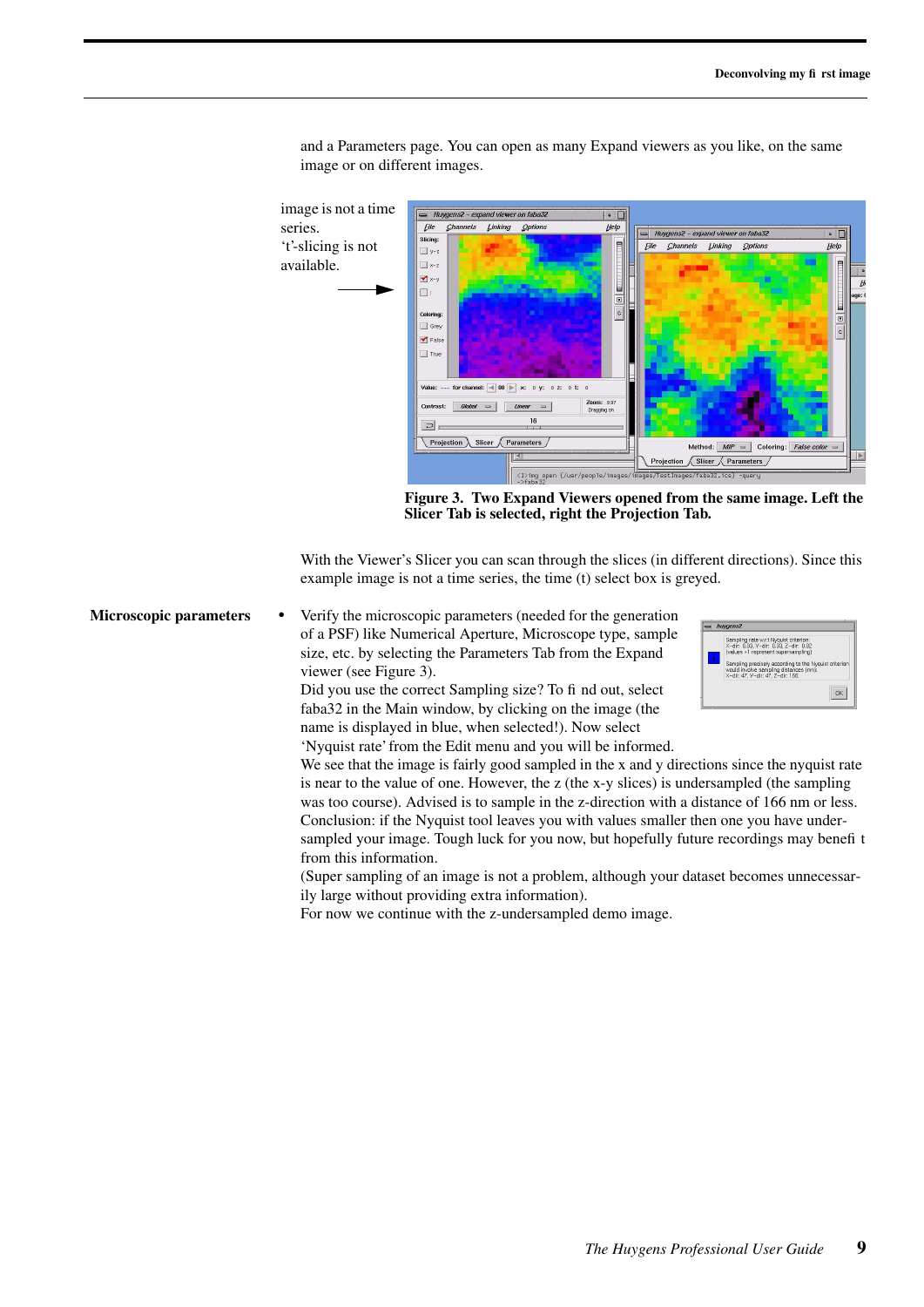#### **Histogram •** The image histogram

Select the image in the Main Window and select Image histogram from the Edit menu. An image histogram is created as a thumbnail image named faba32:histo. You may use the Expand viewer for a better view. The histogram enables you to inspect the quality of the image visually. The one in Figure 4 is of reasonable quality: No sharp peaks at the extreme sites of the histogram image indicating clipping. An example of a clipped image is shown below.

Not also that the black space at the left hand of the histogram. It signifies an electronic mismatch in the recording of the image. See "Blacklevel" on page 20.

A clipped image example, see Figure 5. If you see a narrow peak at the left hand side of the histogram this signifies 'clipping'. It occurs when negative input signals are mapped to zero's by the CCD camera. See also "Clipping" on page 22. If a peak is visible at the extreme right hand side of the histogram it indicates saturation. Saturation is a type of clipping caused by raising the laser intensity above the maximum pixel value available on your microscope. Usually, all values above the maximum value are replaced by the maximum value. On rare occasions they are replaced by zeroes. Clipping will have a negative effect on the results of deconvolution, especially with WF images



**Figure 4. The image histogram from the example**



**Figure 5. The image histogram from a clipped image. A spike is seen at the left hand site.**

**Operations window** In the former steps all operations were performed without any operation *parameters* (functions applicable on a particular image). For example if one wants to know the image statistics no extra information is needed but the name of the image. All these types of operations are accessible from the main Window. Most operations, however, need extra input data. For example adding some constant value to an image. This can be done in the Operations Window

> Since in the next steps all image processing operations need one or more parameters you have to work with the Operations window. You open an Operations window on an image by clicking on the small button labelled **O** in the images' Thumbnail component.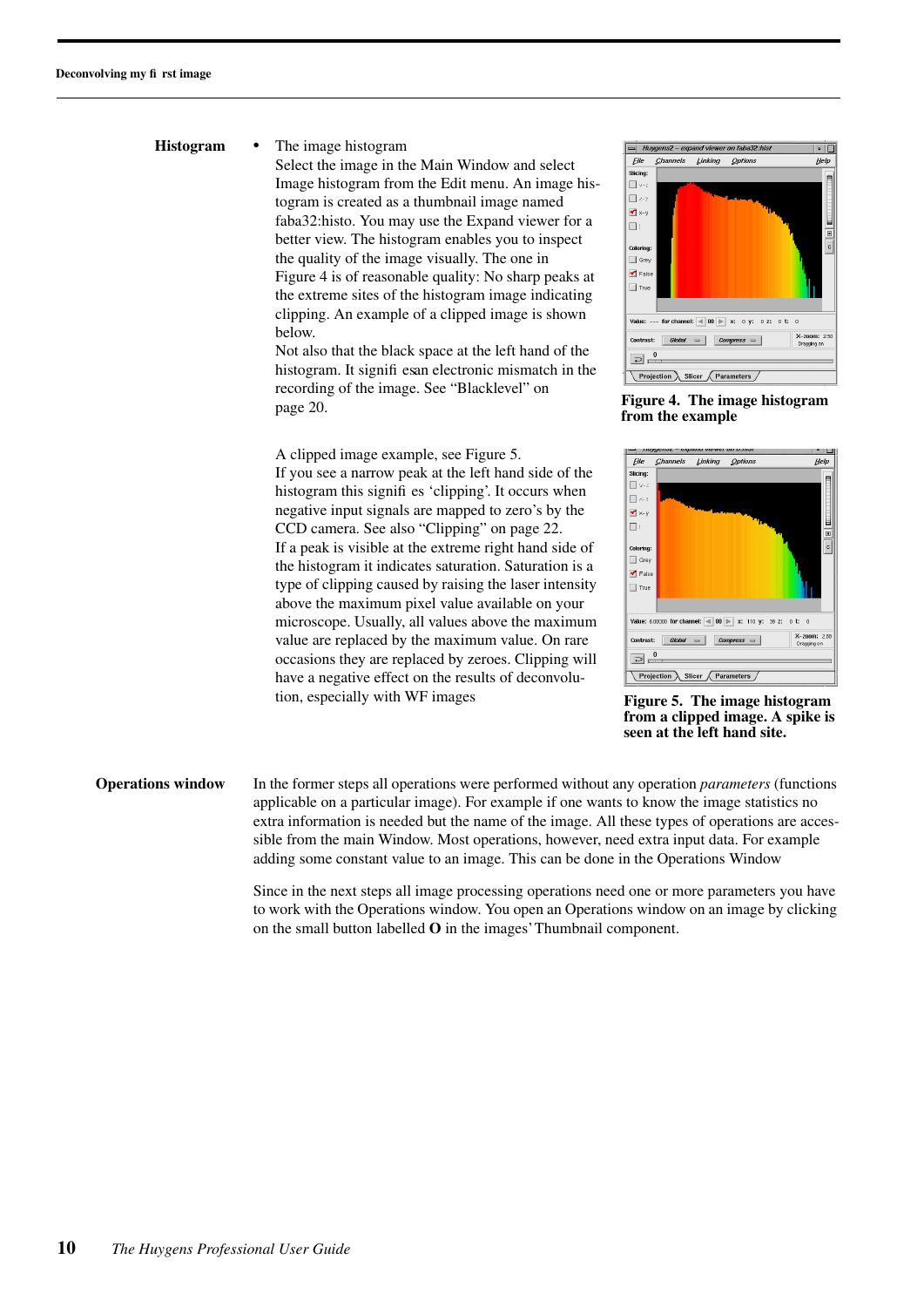

Subsequently you select an operation from the Menu bar or from the Quick access buttons. The

**Figure 6. The Operation window with the PSF button pressed.**

left side of the operation window is similar to the Expand viewer. At the right side you will find the parameter entry area. By editing the parameters you control the way the function operates. To execute the operation, press the **RUN** button.

#### **bleaching correction Intermezzo: check for bleaching correction**  $\overline{\phantom{a}}$   $\overline{a}$  $_{\rm{Flu}}$ Remember, we were inspecting our image. MV3Crop  $6e+0$ This extra check is given here for the sake of com- $4e+0$ pleteness for those using this schematic approach  $2e+07$ for widefieldimages or confocal time series. Select  $1e+07$  $8e+0$ 'Plot Flux' from the 'Analysis' menu in the **Oper-** $6e + 06$ **ation window**. A typical example is shown in  $4e + 06$ Figure 7. The Demo image is a regular confocal  $2e+06$ image: bleaching correction test makes no sense  $1.5$  $2.5$  $3.5$  $0.5$ here! Extra check to see if bleaching correction is **Figure 7. A typical example of a** needed in *widefield* images or confocal *time* bleached widefield image. Use the Series. While recording widefield images or **'Plot Flux' tool from the Analysis menu available in the Operation** confocal time series strong bleaching may **window.**occur.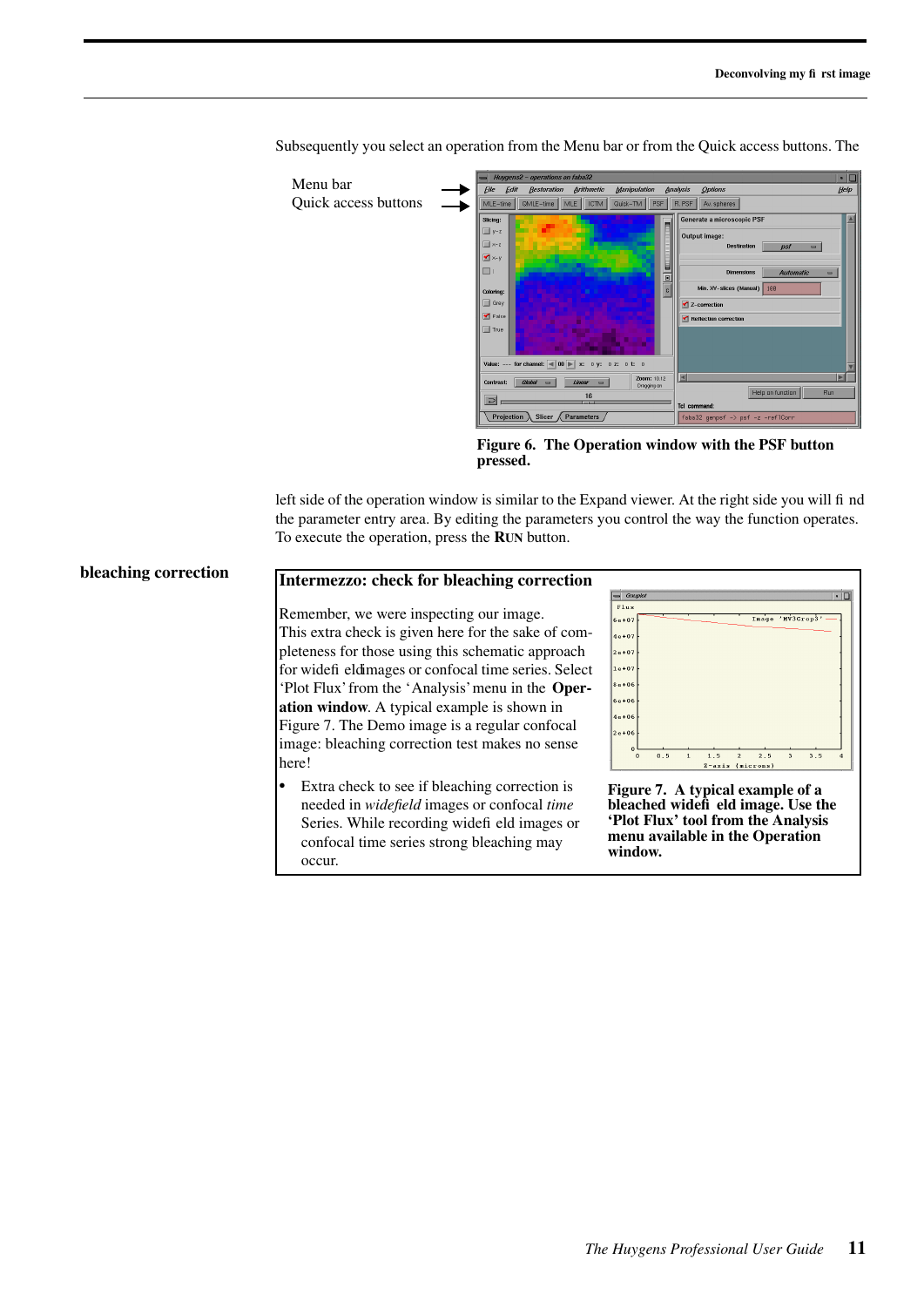#### **Step 4: Generate a Point Spread Function (PSF)**

The PSF is the way in which a point of your original object is visualized in the image you've loaded in step 1. Often this point is no longer a point but blurred and spread out. The aim of the PSF is to calculate the measure of blurring in the x,y,z axis. In the final step of deconvolution this PSF is used to come to a (in contradiction to the so-called 'blind deconvolution) measured deconvolution. A PSF can be obtained either by *recording small beads* with known bead diameter (180 nm beads work fine) and reconstructing a PSF from the bead image or by *calculating a theoretical PSF* from the information about your microscope settings, see "Microscopic parameters" on page9. Huygens Pro has many tools to handle the first method but these are beyond the scope of this demo. For this first image demowe generate a theoretical one.

A theoretical PSF can be generated by clicking the button **PSF from the Operation Window**. This tool computes a Point Spread function from the microscopic parameters. You need not change by now the parame-



**Figure 8. The PSF in x-z view, using 'compress' contrast mode. 'Compressed contrast' highlights the low intensity values showing the typical diabolo shape in lateral view.**

ters. By default the psf-image will be displayed in the destination 'psf', which is still empty, but any available image can be selected. Press the **Run button** located in the right down corner. In thumbnail 'psf' you may select the Expand viewer to see the Point Spread Function in detail. (Figure 8)

In this stage the *average* background in a volume image is estimated. The average background is thought to correspond with the noise-free equivalent of the measured (noisy) image. It is determined by searching the image first for a region with low values. Subsequently the background is determined by searching this region for the planar region with radius *r* which has the lowest value. It is important for the search strategy that the microscopic parameters of the image are correct, in especially the sampling distance and the microscope type.

The average background estimation is invoked by **Estimate background** from the Analysis menu in the Operation window. The following choices are possible here:

- **•** LOWEST VALUE (Default): The image is searched for a 3D region with the lowest average value. The axial size of the region is around 0.3 micron; the lateral size is controlled by the *radius* parameter which is set to 0.5 micron by default.
- **•** IN/NEAR OBJECT: The neighborhood around the voxel with the highest value is searched for a planar region with the lowest average value. The size of the region is controlled by the *radius* parameter.
- **•** WIDEFIELD: First the image is searched for a 3D region with the lowest values to ensure that the region with the least amount of blur contributions is found. Subsequently the background is determined by searching this region for the planar region with radius r that has the lowest value.

We are looking for the background outside the object, in a confocal image, therefore we choose for the default 'Lowest value' setting. Ag ain press the **Run button**. The result is displayed in the Main window's Task reports. It is one of the values that should be known in the next step.

## **Step 5: Estimate the average background in the image.**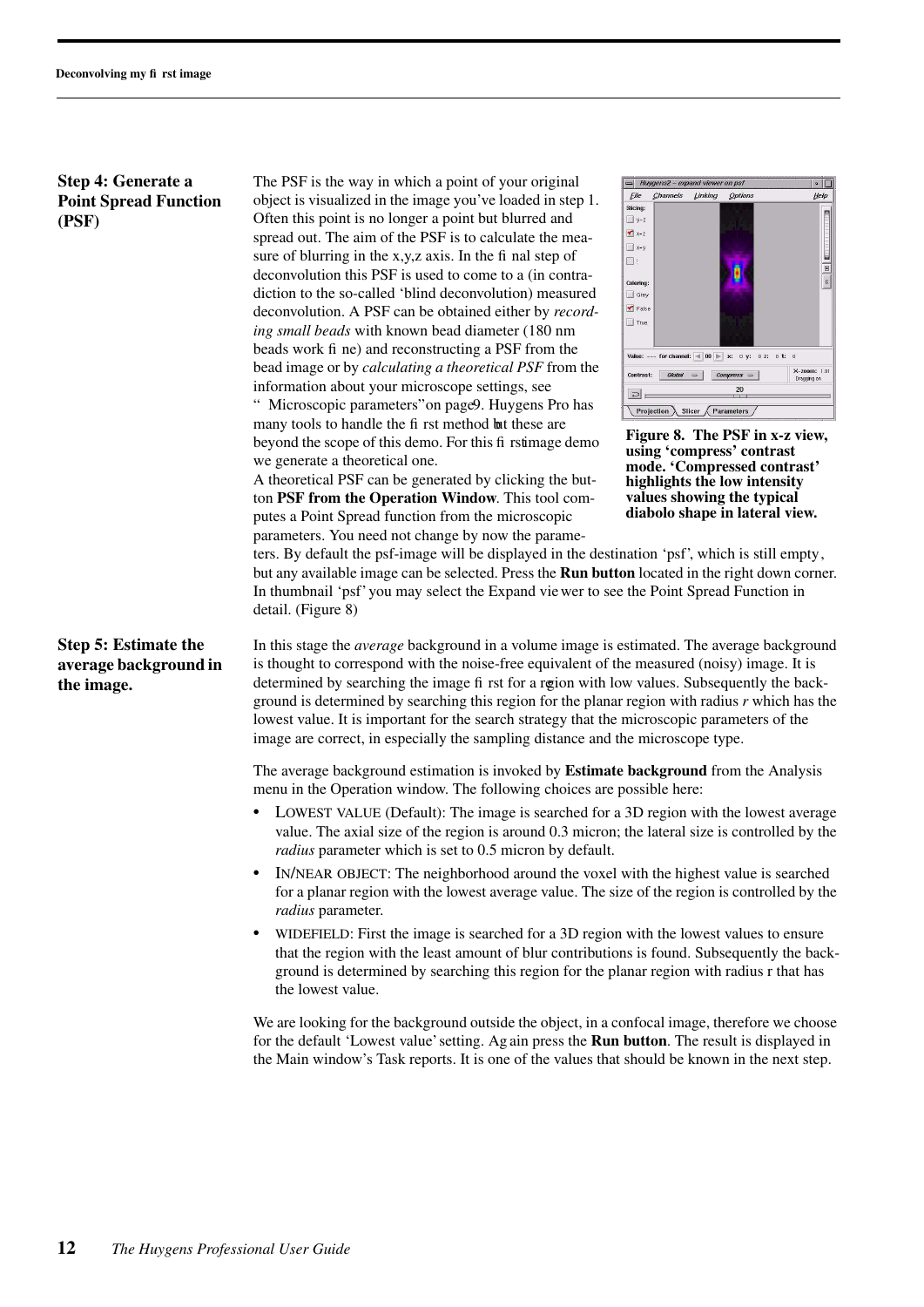#### **Step 6: Estimate the Signal to Noise ratio (SN ratio)**

The Signal to Noise ratio (SN) is a number not always easy to estimate. The easiest way to obtain some figureis to look at the textures of bright areas in your object image. In the figure at left you see  $\alpha$ amples of such textures obtained from originally the same object image to which various levels of poisson noise were added.



**Figure 9. Images with different generated noise levels**

#### **Applying the deconvolution process**

You can choose between various deconvolution methods. Only in some special cases you should use the ICTM (Iterative Constraint Tikhonov-Miller) method as explained in the reference manual. While selecting the **MLE-button** you'll see the following parameter values which can be adapted:



**Figure 10. The Operations window with the MLE button pressed.**

- **•** Number of iterations: this depends on the initial quality of your image.(e.g. 20 to 40)
- **•** Signal to noise ratio: You have to make an estimation of the Signal to noise (SN) value from your recorded image. Inspect your image and decide if your image is noisy  $(S/N < 10)$ , has moderate noise (10-20) or is a low-noise image (S/N> 20). See examples of noisy images in Figure 9
- **•** Background: This value was calculated in step 5. Copy the value from the Tasks reports (Main window) into the fi eld.
- **•** Threshold quality: This number gives the maximum difference between the subsequent iterations. If one chooses a high number (e.g.  $0.1$ ) the deconvolution may stop before the indicated number of iterations has been completed as the threshold value has been reached beforehand. The smaller the threshold and the larger the number of iterations the higher the quality of deconvolution.
- **•** Other parameters like bleaching correction and padding mode are best kept in their default modes.

**Step 7: Perform a deconvolution run, applying the MLE (Maximum Likelihood Estimation) method.**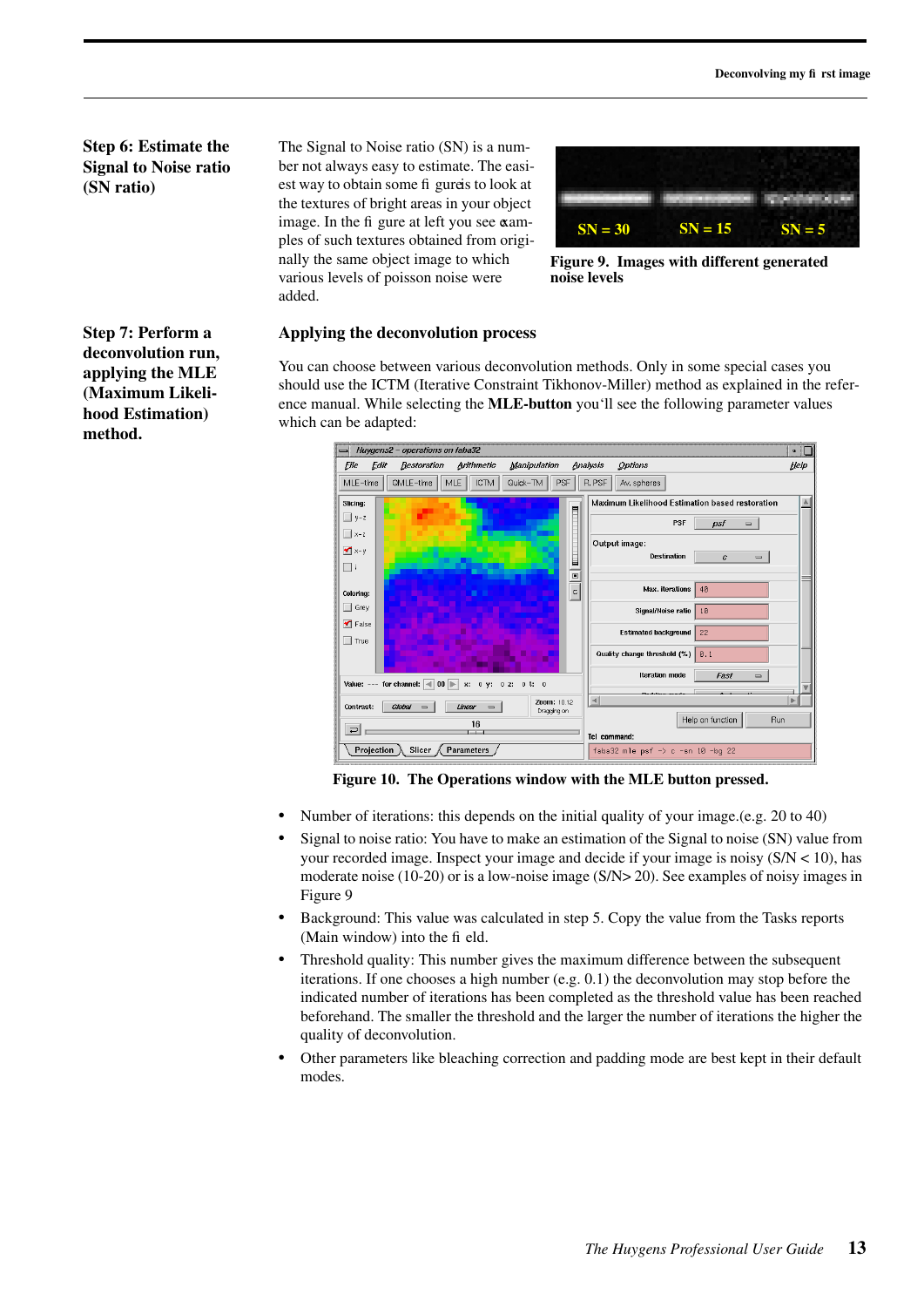**•** Press the **Run**button! You will end up with a restored image 'c' in the Main window.

After inspecting the result in the Expand viewer you may want to perform another deconvolution run. Maybe you also wish to change one or more parameters. After pressing the **Run** button again you will be asked, in the case the output image destination is not changed, if you like to do a completely new run (the destination image is zero-ed before) or one on top of the first run.



**Figure 11. The Main Window with a deconvolved image 'c'.**

#### **Step 8: Saving your image**

If you are done and wish to save the result go to the Main window and select the restored image (c) by clicking its thumbnail (the name is in blue when selected!). From the File menu you select the Save as ICS (International Cytometry Standard fileformat) or the Save as ... for some other file formats.

## *The easy way*

In the former part you learned some basic procedures for the deconvolution process and familiarized you with some User interface components. This approach is in two minds about education and demoing functionality. Deconvolution can be done easier.

### **Quick and easy deconvolution**

|                 | Following the steps from the former example you have learned that a PSF is essential to decon-<br>volution. You restored your data using a PSF-image located in 'psf', which is either an existing<br>measured PSF obtained from bead images or a theoretical PSF generated from the parameters<br>of the parent image. You have generated a theoretical PSF and you may have noticed that you<br>need not inspect nor manipulate this image. And also that the background estimation tool gen-<br>erated a number that need to be copied by hand in the MLE deconvolution process. Since there<br>is no basic user interaction these steps can be automated. This is done in the MLE-time or the<br>QMLE tools available (Buttons) from the Operation window. |
|-----------------|----------------------------------------------------------------------------------------------------------------------------------------------------------------------------------------------------------------------------------------------------------------------------------------------------------------------------------------------------------------------------------------------------------------------------------------------------------------------------------------------------------------------------------------------------------------------------------------------------------------------------------------------------------------------------------------------------------------------------------------------------------------|
| <b>MLE-time</b> | The MLE-time tool is the most versatile deconvolution tool accessible from the Huygens Pro.<br>It can be used for any type of data, no matter whether this is a 2D widefi eldimage or a confocal<br>time series. If a theoretical PSF is good enough to get by, you can skip generating one yourself<br>as it is done on the fly.                                                                                                                                                                                                                                                                                                                                                                                                                              |
|                 | There is just one thing to wait for, no extra button presses.                                                                                                                                                                                                                                                                                                                                                                                                                                                                                                                                                                                                                                                                                                  |
|                 | Especially while using large images that are processed brick-wise the PSF is prevented<br>from being unnecessary large, it adapts its size to the brick size.                                                                                                                                                                                                                                                                                                                                                                                                                                                                                                                                                                                                  |
|                 | In case of a multi channel image the PSF is generated for one channel at the time instead<br>for all at once                                                                                                                                                                                                                                                                                                                                                                                                                                                                                                                                                                                                                                                   |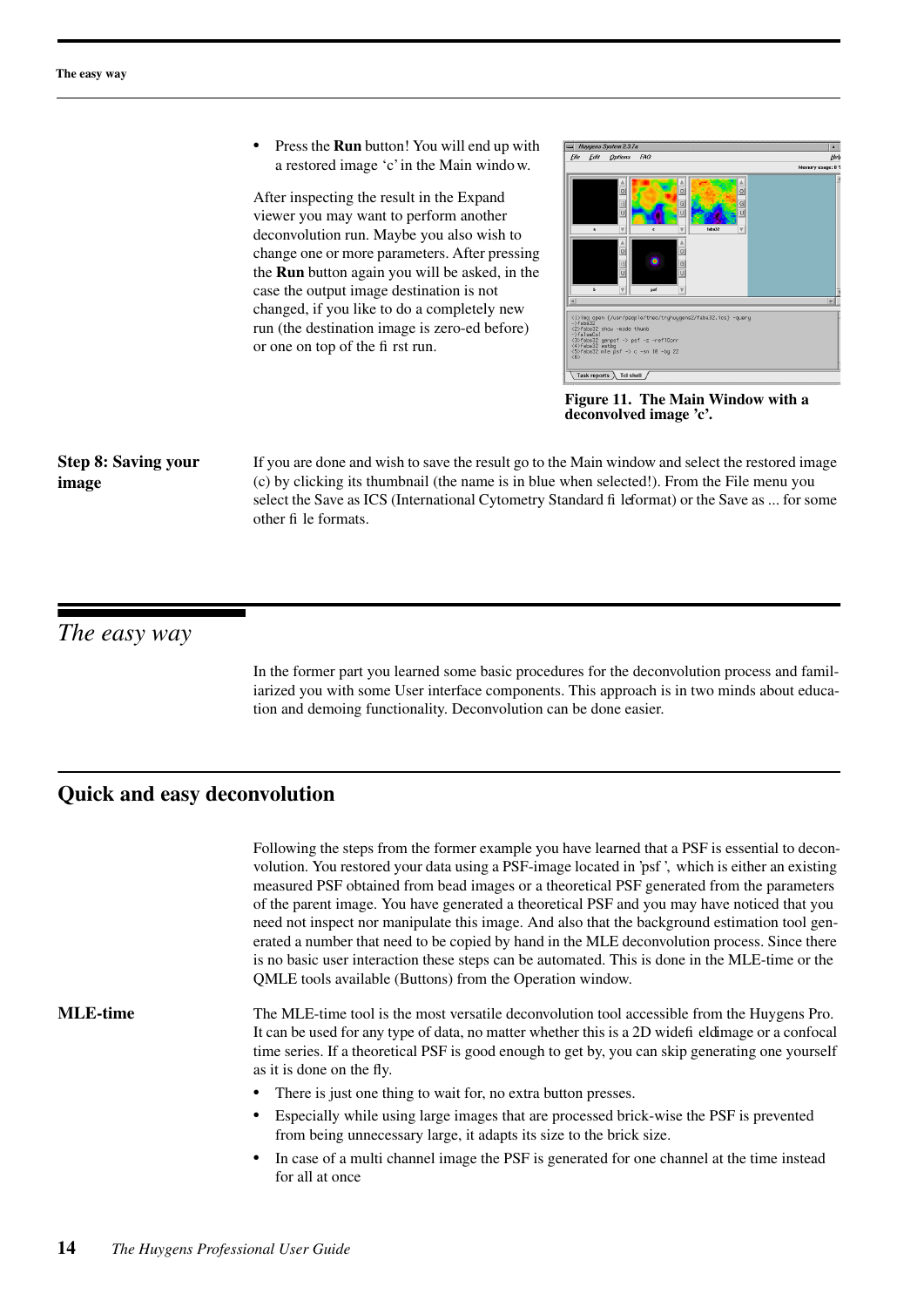**•** The PSF image is thrown away as early as possible, at least before the iterations begin.

Downside is that an automatically generated PSF is never re-used.

Note: The MLE-time is basically the same deconvolution tool as used in the Huygens Essential. Therefore there is no difference between the theoretical PSF's as generated by Huygens Pro and the Huygens Essential.



**We recommend to use the MLE-time tool for all your deconvolution work. Only in special occasions you have recourse to other tools as is explained in 'Which deconvolution method should you use?' from the Huygens Recipes.**

From step 4 we repeat the deconvolution process using the 'MLE-time'.

Proceed as follows: either Exit Huygens Pro by 'Exit' from the File menu in the Main window and start a Huygens Pro from scratch and open faba32 again, or continue the session after having cleaned images 'psf' and 'c'. (click on the thumbnail image, and select 'Zero image' from the edit menu, or use the shortcut 'ALT+Z').

Open an Operation Window from the original image (faba32). Now press Button MLE-time and you see the display as shown in Figure 12.



**Figure 12. The Operations window with the MLE-time button pressed.**

Use all default values except the 'Signal/Noise per channel'. We will use the value '10' here instead of the default value '20'. In the input field you see 4 numbers as prepared for a 4 channel images. We are dealing with a single channel image here therefore only the first number should be changed to '10'. If you do so and press 'Run', your restored image will be made as  $\cdot c$ .

Since the MLE-time is the key deconvolution tool we will explain the MLE-time related parameters one by one.

**•** PSF (if available)

Here you may select from the list of all opened images that particular image that is used as the PSF image. This can be either a measured PSF or an earlier generated PSF (using the 'PSF' b utton from the Operations window). If you don't use a measured PSF we recommend to select the empty image 'psf'. In this case a PSF is 'not available' and the software generates PSF's on the fly.

**MLE-time Buttons** and input fields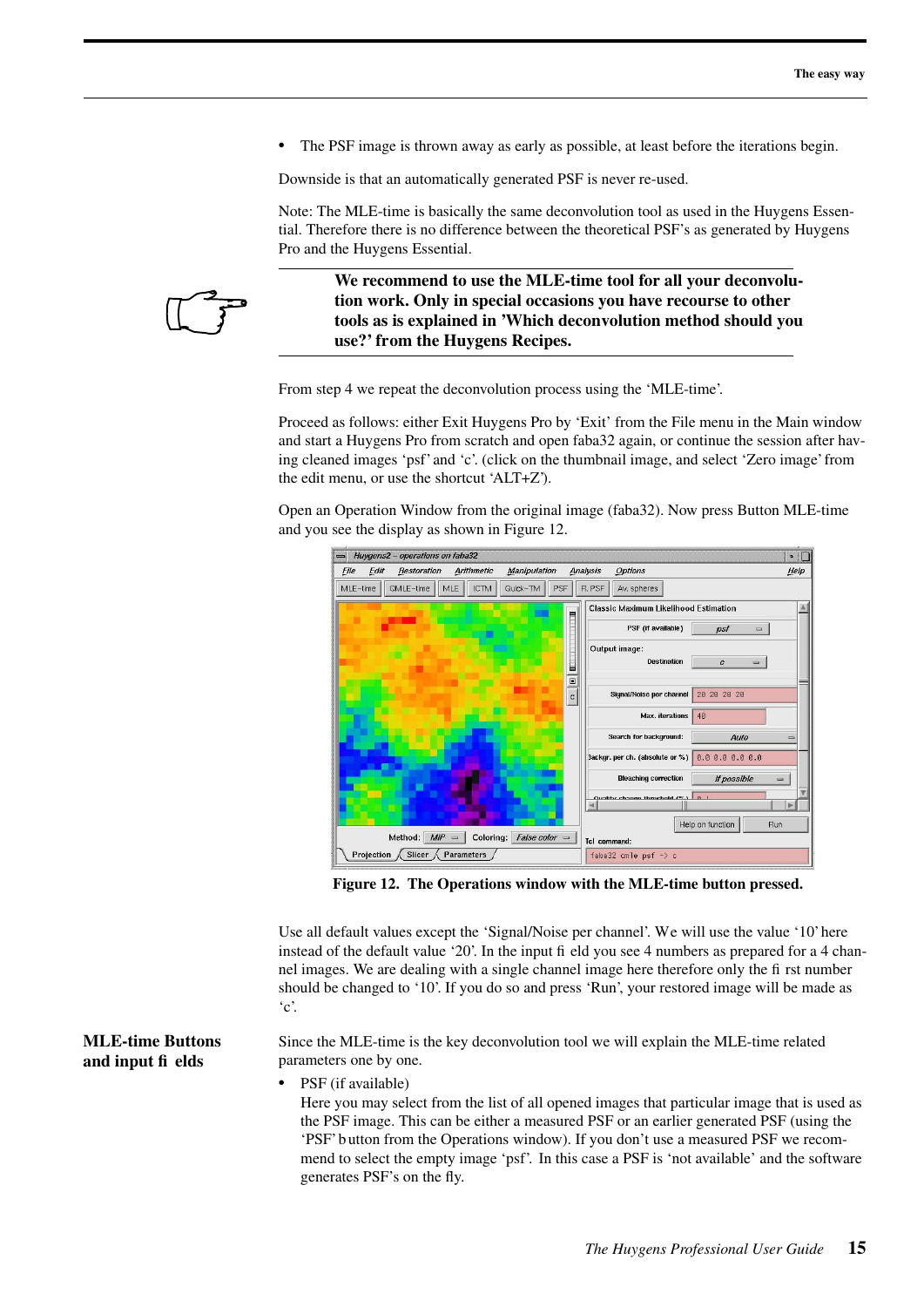- **•** Destination of the Output image Select an image into which the result will be stored.
- **•** Signal/Noise per channel Here you may give the S/N for the separate channels.
- **•** Max. iterations

Absolute stopping criterion. See also 'Quality change threshold' below. Deconvolution as it is done in the Huygens compute engine hinges around the idea of finding the best possible estimate of the object that is imaged by the microscope. To assess the quality of an estimate, the deconvolution algorithm computes the image of each estimate as it would appear in the microscope and compares it with the measured image. From the difference a quality factor is computed. The difference is also used to compute a correction factor to modify the estimate in such a way that the corrected estimate will yield a better quality factor. This is an iterative process that should have a stopping criterion. If the process has not yet been stopped by the 'Quality change threshold' it will be explicitly stopped by the number of Maximum iterations.

**•** Search for background

Several choices can be made: AUTO, MANUAL, LOWEST VALUE, IN/NEAR OBJECT OR WIDEFIELD MODE. In manual mode the background value should be specified in the Estimated background input widget.

**•** Backgr. per ch. (absolute or %)

This parameter should be set to the estimated mean background in the measured image. When restoring time series the background is likely to vary from frame to frame. The timeenabled deconvolution tools can therefore make a survey of the background in all frames and channels. The way this survey is carried out is determined by the 'Search for background' option.

Since the backgrounds established by the survey are conservative values (unless In/near object is selected) they can be increased by a percentage. For instance 10% means all background estimates are increased by 10%. Negative percentages are also valid. If the 'search for background' is in Manual-mode the number is an absolute v alue and will be applied 'as is' to all frames. This v alue will be subtracted from all images in all frames.

**•** Bleaching correction

The bleaching correction can be 'If possible' or 'Off'. In the If possible mode the software corrects for bleaching automatically. The correction is possible for 3D and 4D widefield images or 4D confocal images. For 3D confocal images automatic bleaching correction is not possible.

**•** Threshold for quality factor increase (%)

This is the primary stopping criterion. After each iteration a quality factor is computed from the new estimate. This factor is based on the so-called I-divergence or cross-entropy measure of the original image and the imaged estimate. You can set a stop criterion in the form of a threshold on the quality increase. When the quality drops below the threshold for a few iterations in succession, iterations are stopped.

When the quality is decreasing, iterations are stopped immediately. This occurs with poor quality PSFs.

When set to 0 the stop criterion is inactive and even in the case of decreasing quality, iterations will continue.

**•** Iteration mode

This allows the selection of a Fast mode or a High Quality mode. In Fast mode the iterations are more effective at the cost of a marginal increase of computing time per iteration and the addition of one extra (hidden) temporarily image.

**•** Padding mode

Padding means that a border will be added around an image which is not only needed for trivial things like creating extra space to be able to rotate an image without having its corners cutted off, but also to prevent 'wrap around' effects caused by the use of discrete Fourier Transforms (DFT) which interprets the image as periodic, i.e. the image is continued on all sides by exact copies of itself. Also one or more dimensions of the image hamper effi-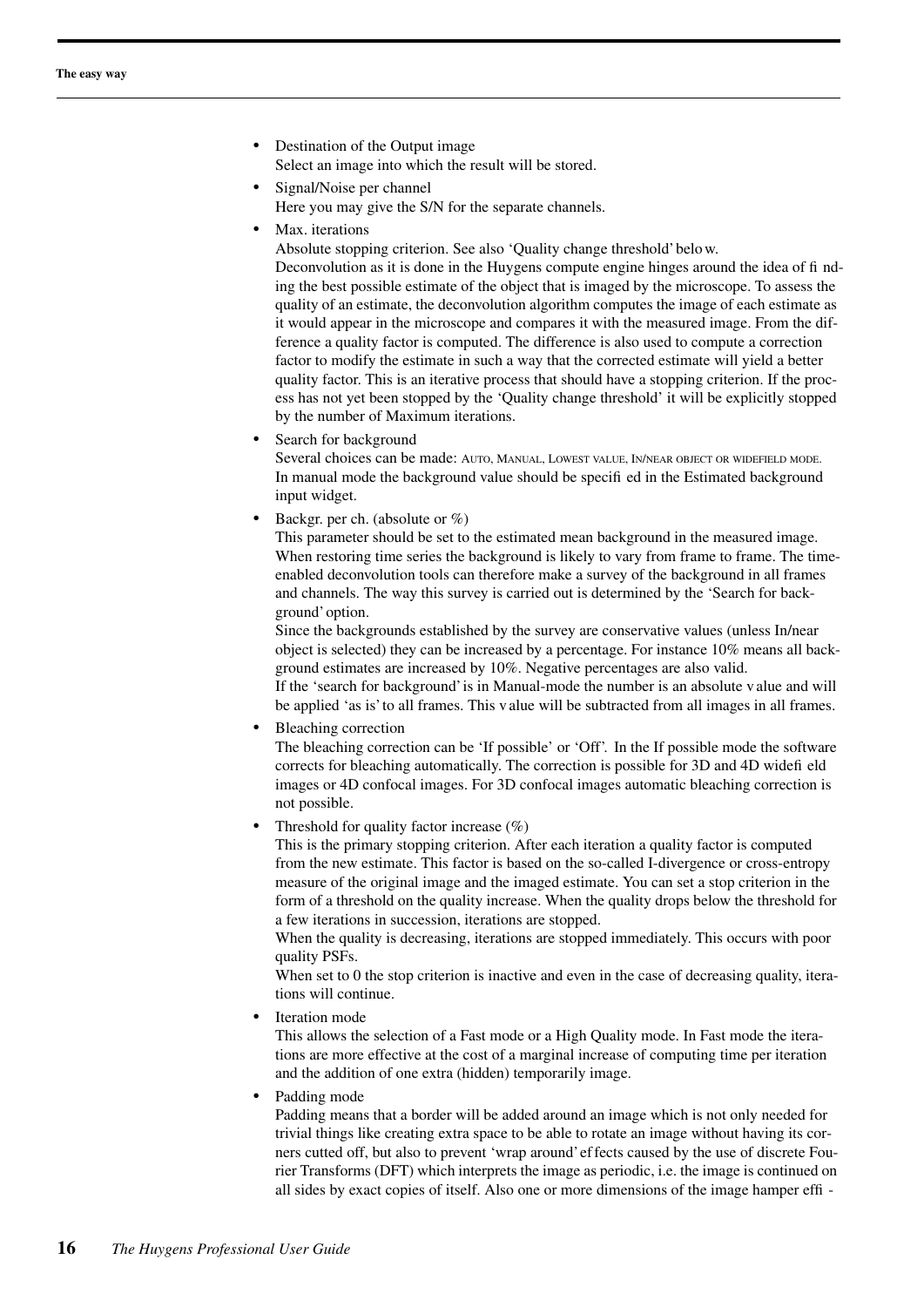|                                  | cient computations of its DFT. Effi cient DFT computation can be done on images with<br>dimensions composed of powers of 2 or small primes like 2,3,5 and 7.<br>AUTOMATIC: The padding depends on the image size and microscope type.<br>OFF (PARENT): Takes the size of the parent, so in fact no padding is made. If the sizes can<br>be factored into small primes, like powers of 2, and the object in the image is surrounded by<br>empty space off can very well be used.<br>PADDED PARENT: In this mode extra volume is added to the image. The border size com-<br>puted by the software is a trade-off between FFT compute efficiency and the size of the<br>original image. The size of the border therefore depends on the size of the original image.<br>As an example: consider a image with 31 layers. The next size, 32, would allow efficient<br>Fourier transforms because it is a power of two. However, to avoid wrap around effects a<br>single extra layer is not enough. In this case the software will select a total of 40 slices as<br>compromise between compute efficieng, image size and wrap around effects.<br>FULLY PADDED PARENT: This mode is especially relevant for widefi eld images; for other |
|----------------------------------|-------------------------------------------------------------------------------------------------------------------------------------------------------------------------------------------------------------------------------------------------------------------------------------------------------------------------------------------------------------------------------------------------------------------------------------------------------------------------------------------------------------------------------------------------------------------------------------------------------------------------------------------------------------------------------------------------------------------------------------------------------------------------------------------------------------------------------------------------------------------------------------------------------------------------------------------------------------------------------------------------------------------------------------------------------------------------------------------------------------------------------------------------------------------------------------------------------------------------------------|
| Padding and widefi eld<br>images | microscope types it is equivalent to Padded Parent.<br>In restoring widefi eld images the software must remove the contributions (blur!) of all XY<br>slices of the object to each slice of the object. This means that to compute the top slice of<br>the object everything below must be taken into account, using the bottom half of the PSF.<br>For the bottom part of the object the top part of the PSF is needed. Thus the full PSF must<br>be twice as high as the object. Worst case the object is just contained in the image, so in that<br>case the PSF must be twice as high as the image. Since the use of Fourier transforms<br>requires the PSF and the image to be of the same size the image must be padded to double<br>its size. In practice however, objects are usually generously contained in the image. In that<br>case the automatic padding mode will be sufficient.                                                                                                                                                                                                                                                                                                                                     |

## **Why is automatic deconvolution essential?**

If the procedure is not automated what should you do to deconvolve an n-channel image? You must split your parent image into n single-channel images and then generate a PSF, estimate the background and the Signal to Noise Ratio for each of them. Next you have to run the deconvolution algorithm channel by channel which ends you up with n restored one-channel images. Finally you have to 'join' the separate images to a restored n-channel image. Although all tools are available in the Huygens Pro it is a time consuming task. Not to speak about multi channel Time series!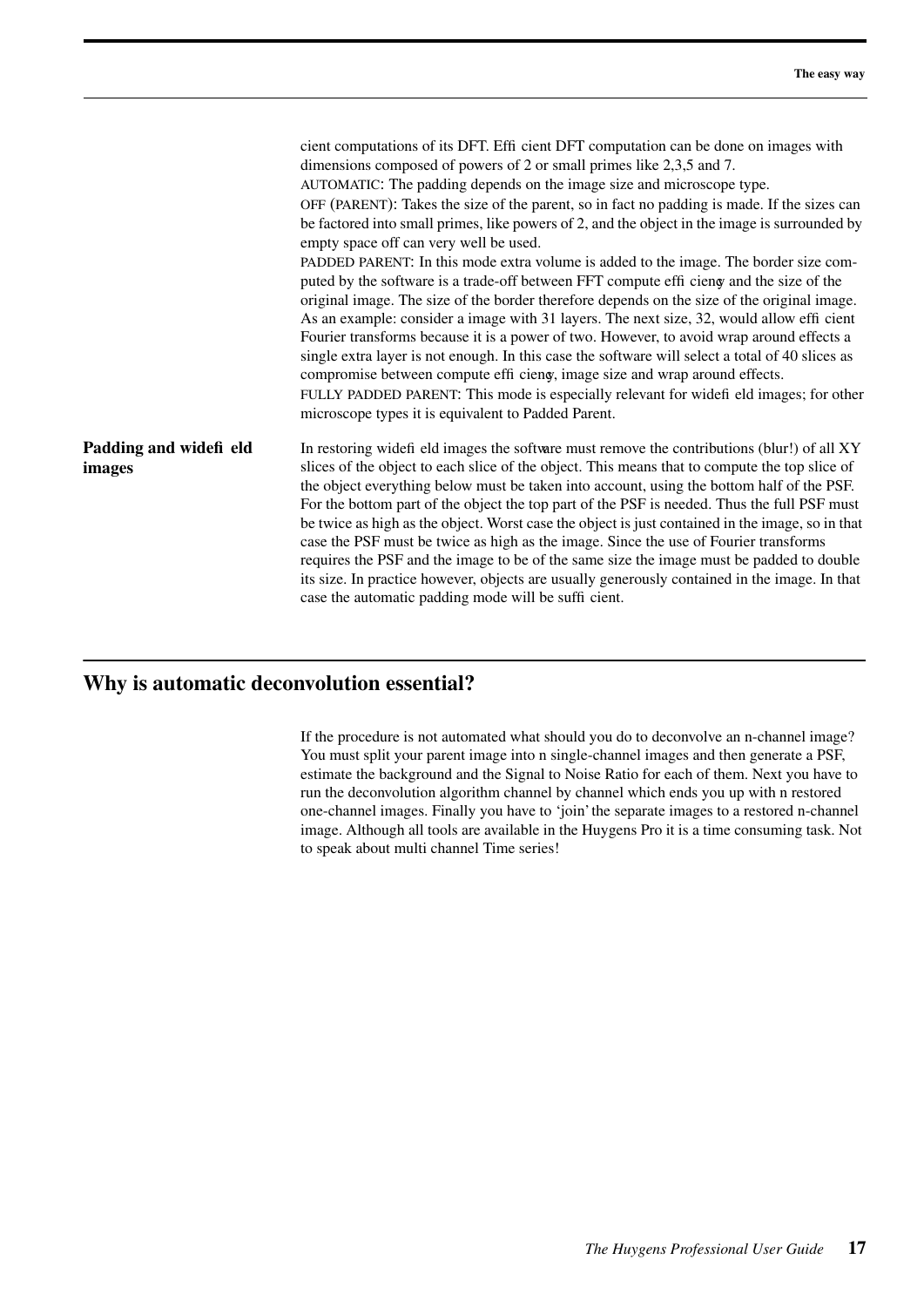**The easy way**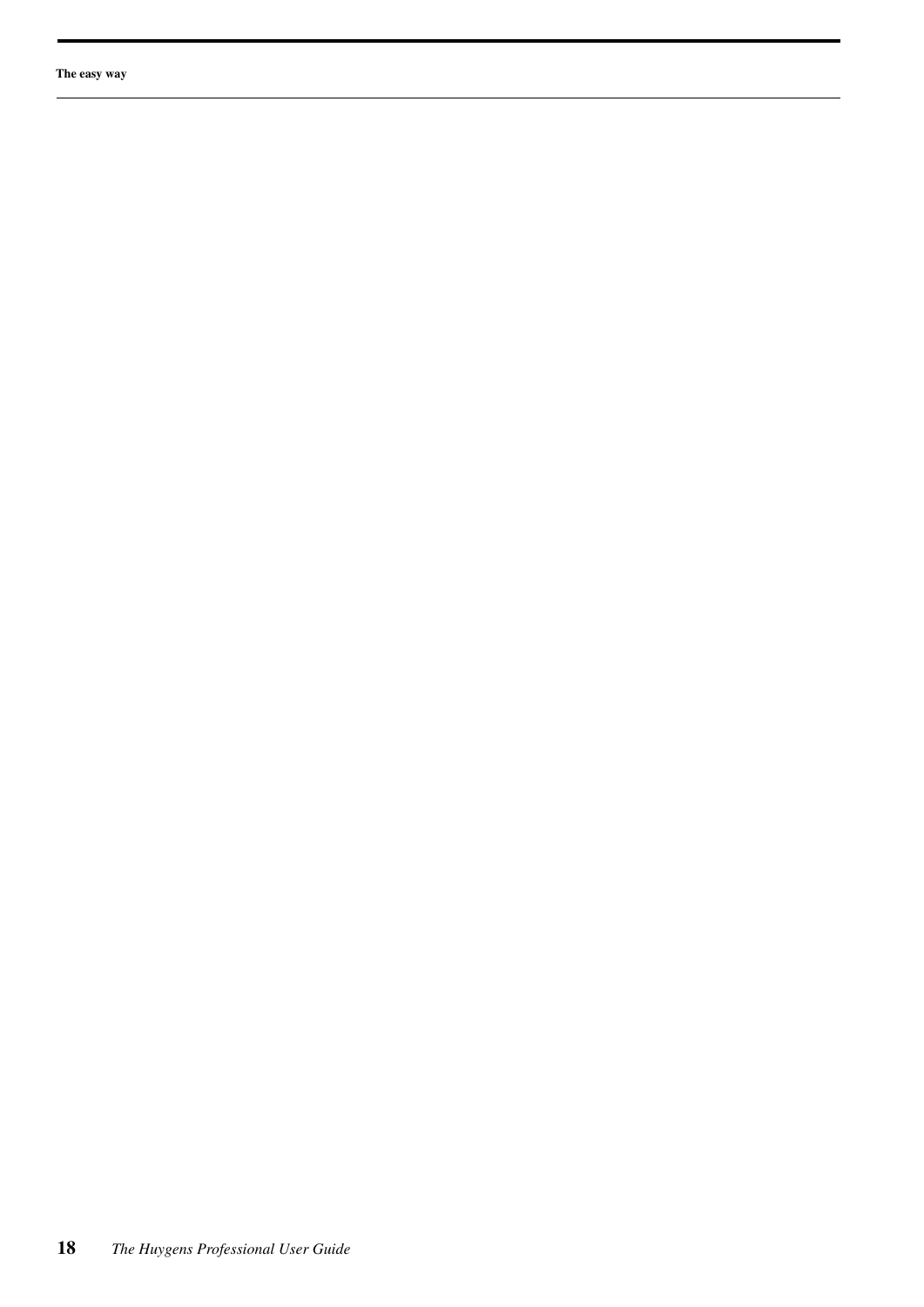# **CHAPTER 3** *Establishing image parameters*

| <b>Image size</b>            |                                                                                                                                                                                                                                                                                                                                                                                                                                                                                                                                            |
|------------------------------|--------------------------------------------------------------------------------------------------------------------------------------------------------------------------------------------------------------------------------------------------------------------------------------------------------------------------------------------------------------------------------------------------------------------------------------------------------------------------------------------------------------------------------------------|
|                              | <b>Computing time.</b> The amount of computing time involved in deconvolving images is more<br>than proportional to the image size. It is therefore sensible to limit the data size as much as pos-<br>sible. With WF images we recommend to not record planes below and above the object which<br>only contain blur. Huygens Pro does not need these planes to restore your object. Since the blur<br>in these planes might be affected by hard to correct bleaching they might even reduce the qual-<br>ity of the deconvolution result. |
| <b>Brick wise processing</b> | <b>Computer memory.</b> Deconvolving images requires much computer memory because all com-<br>putations are done in 32-bit floating point format, and because several extra (hidden) images<br>are needed to store intermediate results. To reduce the memory requirements Huygens Pro will<br>split your images into bricks, deconvolve the bricks sequentially, and fi the bricks together in a<br>seamless fashion. Brick wise processing is an automatic feature of Huygens Pro.                                                       |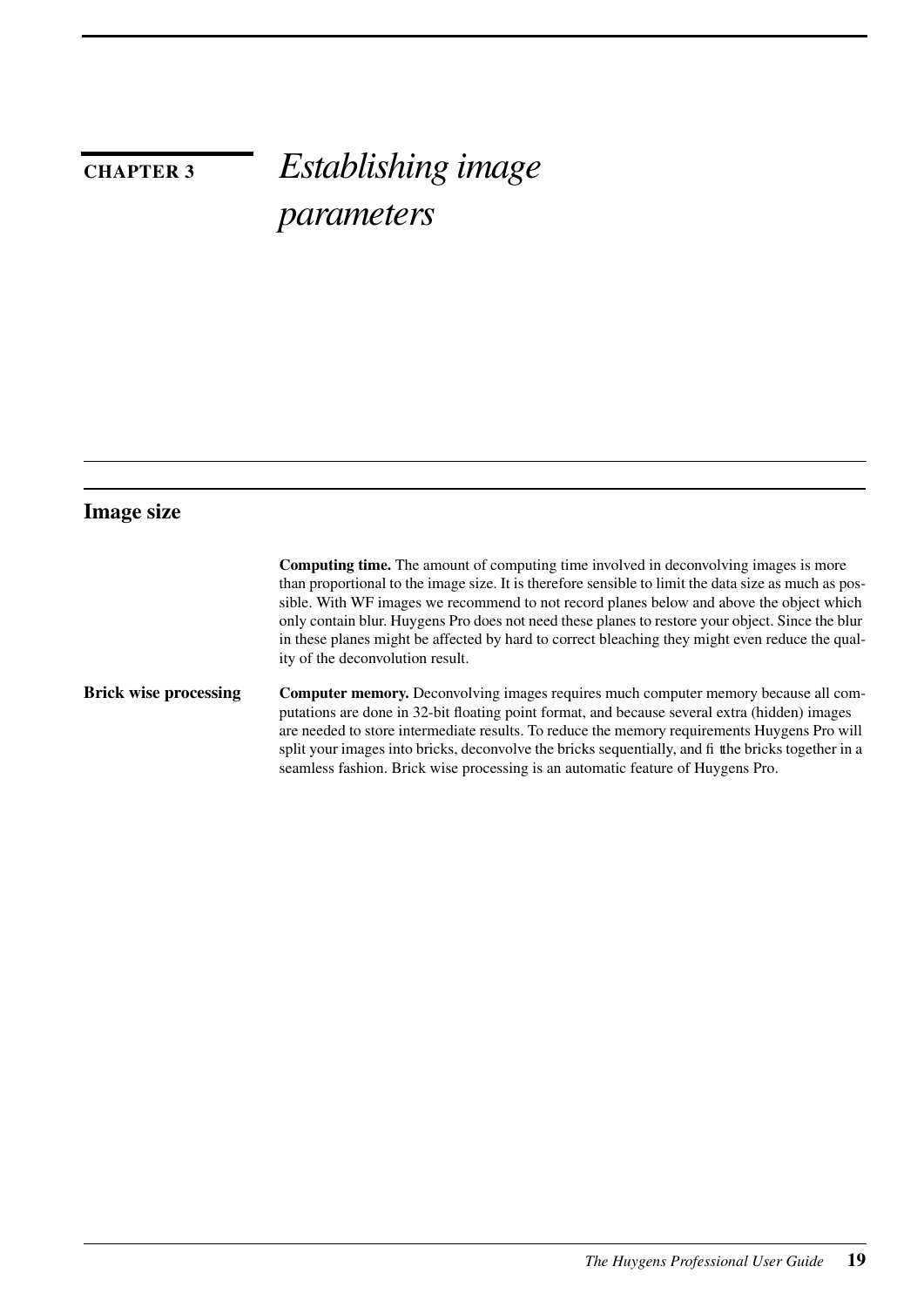

**Figure 13. Exam ple of different SNR values.** Same image, different SNR ratios Top left: original image. Top right: image with SNR=30. Bottom left image with SNR=15, Bottom: right: image with  $SNR=5$ 

#### **Signal to Noise Ratio (SNR)**

The SNR should be estimated from the quality of the image. In Figure 13 you findsome examples of recordings where different noise levels were added to an original (restored) image.

## **Blacklevel**

Figure 14 shows the histograms of three synthetic images. At left an image homogeneously filled with the value 5. At the middle we applied Poisson noise as if the image was build by a CCD camera. At the image on the right a value of



**Figure 14. Histogram of images with various blacklevel values.**

20 was added to simulate electronic shift. This shift is called 'blacklevel'. A lar ge blacklevel value will reduce the effective dynamic range of your microscope, but will do no harm to the deconvolution since it is automatically accounted for in the background estimation stage. However, it is also possible that the blacklevel is negative. An image histogram will show a spike on the left (Clipped at zero values).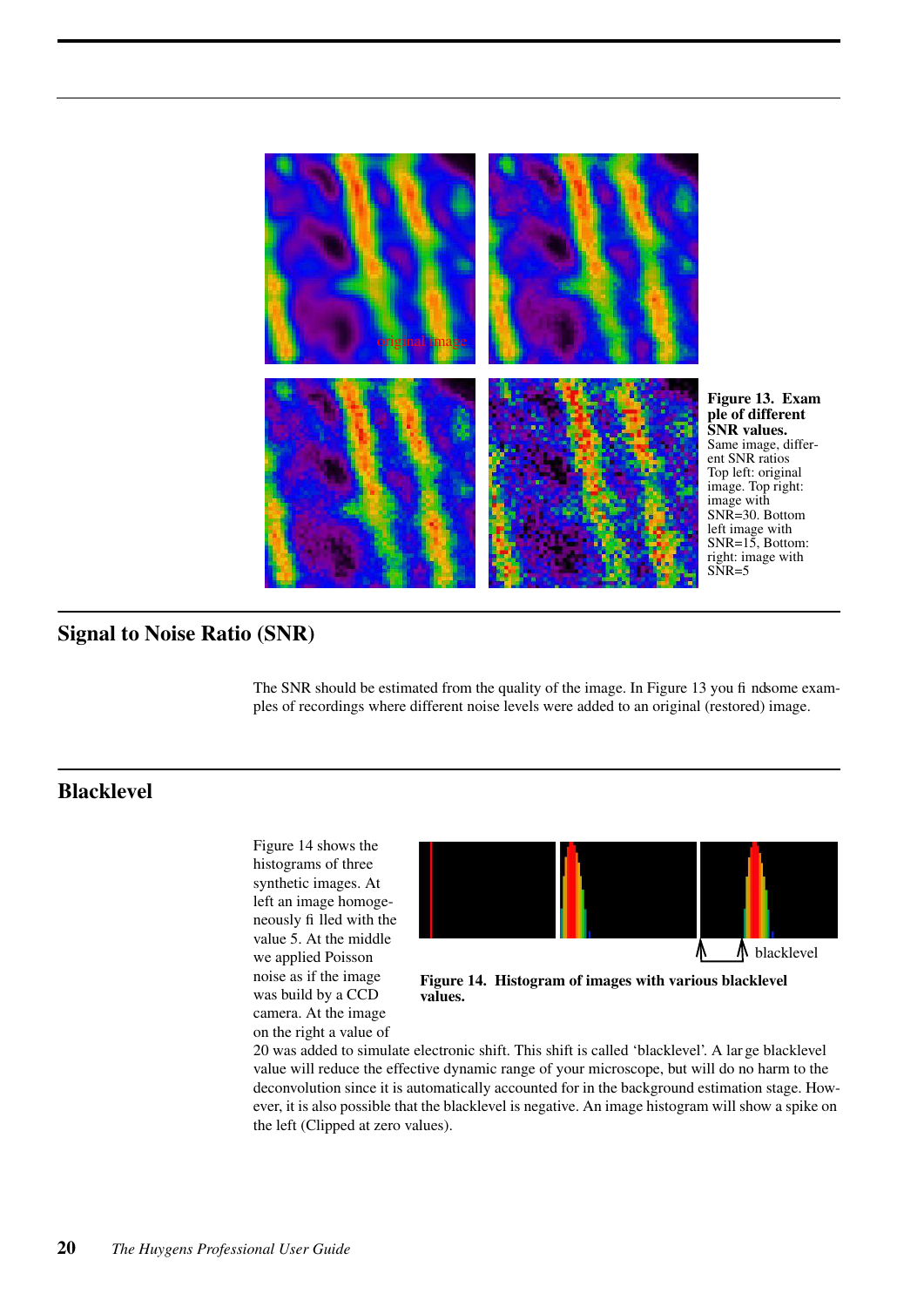#### **Sampling densities**



using a smaller sampling distance than the critical distance, to the contrary.

Figure 15 shows the dependency of this critical sampling distance on the NA for specific wavelengths. To apply the plot of Figure 15 to different wavelengths you can simply scale the vertical axis with the wavelength. Example: you are working with a WF microscope with NA 1.3 at emission wavelength 570nm. From the plot you read that the critical lateral Nyquist sampling distance at 500nm emission is 95nm, so in your case this becomes 570/500 \* 95nm = 108nm.

In the confocal case it is the excitation wavelength which determines the Nyquist sample distance. In theory the pinhole plays no role, but larger pinholes strongly attenuate finestructures at the resolution limit. Therefore, as a rule of thumb, with a common pinhole diameter of 1 Airy disk the lateral critical sampling distance may be increased by 50% with negligible loss of information. In cases were the pinhole is much larger, the lateral imaging properties much resemble those of a WF system and the sampling distance can be set accordingly. We do not recommend to increase the axial sampling distance appreciably beyond the critical distance.

#### **Data acquisition pitfalls**

**Refractive index mismatch**

A mismatch between the refractive index of the lens immersion medium and specimen embedding medium will cause several serious problems:

- Geometrical distortion: the fi shtank efect Objects will appear elongated in the microscope. Huygens Essential will automatically adapt the PSF to this situation, but assumes the image geometry is *not* corrected.
- **•** Spherical aberration (SA) SA will cause the oblique rays to be focussed in a different location than the central rays. The distance in this focal shift is dependent on the depth of the focus in the specimen. If the mismatch is large, e.g. when going from oil immersion into a watery medium, the PSF will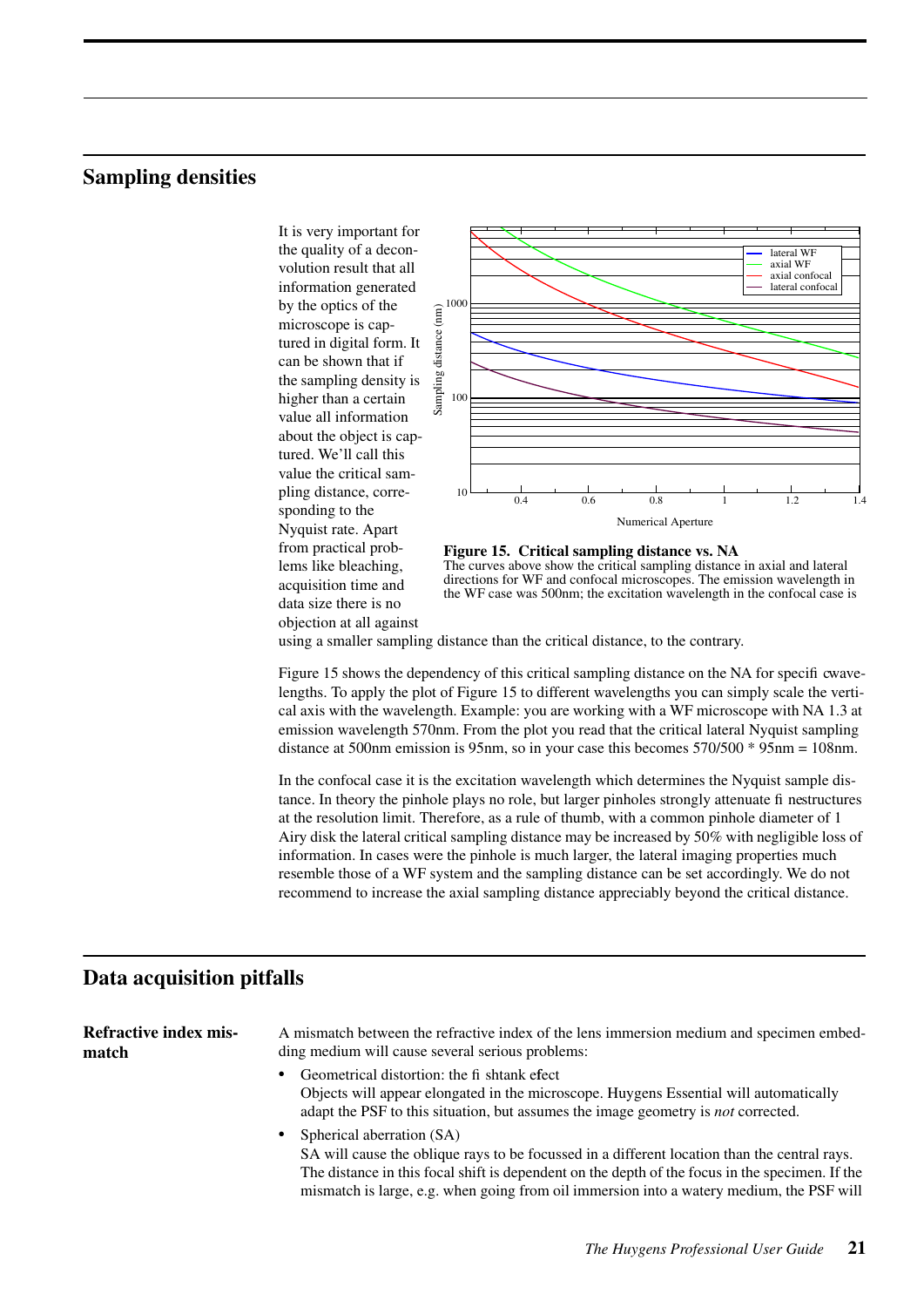|                                            | become asymmetric at depths of already a few micron. Especially harmful for WF decon-<br>volution. Workaround: keep the Z-range of the data as small as possible. Solution: use a<br>water immersion lens.                                                                                                                                                                                                                                                                                                                                                                                                                                                                                                                                                                                     |
|--------------------------------------------|------------------------------------------------------------------------------------------------------------------------------------------------------------------------------------------------------------------------------------------------------------------------------------------------------------------------------------------------------------------------------------------------------------------------------------------------------------------------------------------------------------------------------------------------------------------------------------------------------------------------------------------------------------------------------------------------------------------------------------------------------------------------------------------------|
|                                            | Total internal reflection<br>$\bullet$<br>When the lens NA is larger than the medium refractive index total internal reflection will<br>occur, causing excitation light to be bounced back into the lens and limiting the effective<br>NA.                                                                                                                                                                                                                                                                                                                                                                                                                                                                                                                                                     |
| <b>Clipping</b>                            | The light intensities from the microscopic object are converted to electrical signals that pass an<br>adjustable amplifi er Also an electrical DC component can be added or subtracted by the<br>microscope operator. The electrical signal may thus range from negative to highly positive.<br>These electrical signals must be converted to numbers processed by the computer. This con-<br>verting stage is done in the CCD camera and its electronics. Most CCD cameras have an 12-bit<br>converter limiting the output numbers to a range of 0 to 4095. Negative input signals are usu-<br>ally converted to 0 while positive input values exceeding some value are all converted to 4095<br>(clipping): information in the clipped samples is <i>lost</i> .                              |
|                                            | In practice: be suspicious if you fi nd values at the extremes in your image, probably clipping<br>occurred.                                                                                                                                                                                                                                                                                                                                                                                                                                                                                                                                                                                                                                                                                   |
| <b>Undersampling</b>                       | One of the rules of measurement that is often overlooked is that one takes too few XY slices<br>from the microscopic object. In that case the sampling distance is too large (too few samples:<br>undersampled) which leaves you with a 3-D stack with hardly any relation between the adja-<br>cent planes. It is important to know how the sampling conditions should be established in order<br>to recover an image from the sampled values. How you should sample your object depends on<br>your microscope type -WF or confocal- and on the microscope parameters used, like the<br>numerical aperture and wavelength of the light. How to calculate the correct sampling distance<br>can be calculated using the formulas as given in 'The Nyquist rate'' from The Huygens Reci-<br>pes. |
| Do not undersample to<br>limit photodamage | Some times undersampling is done to limit photodamage to live cells. If photodamage plays a<br>role it's better to distribute the available photons over more pixels, resulting in an apparently<br>noisier image, than putting the photons in fewer pixels to get a low noise, but undersampled,<br>image. Of course there are limits, but a fair trade-off can be often found.                                                                                                                                                                                                                                                                                                                                                                                                               |
|                                            | It is better to record 10 separate noisy slices 100 nm apart than 2 slices on 1000 nm each aver-<br>aged 5 times on order to reduce noise. See also "A typical e xample" from the <b>Huygens Reci-</b><br>pes                                                                                                                                                                                                                                                                                                                                                                                                                                                                                                                                                                                  |
| <b>Bleaching</b>                           | Bleaching is a practically unavoidable phenomenon in fluorescence microscopy. Because the<br>image planes are acquired sequentially, bleaching will vary along the Z direction. Assuming it<br>is not strong it will not affect deconvolution results on confocal or two photon images. But in<br>WF deconvolution bleaching is more of a problem. Fortunately, usually the bleaching in WF<br>images can be corrected quite easily. Huygens will do so automatically. However, if the bleach-<br>ing is strong the correction might not be perfect, resulting in lower quality deconvolution<br>results.                                                                                                                                                                                      |
| <b>Illumination instabil-</b><br>ity       | Some WF systems are equipped with unstable arc lamps. Huygens will correct this instability,<br>but when the instability is severe it cannot do so suffi ciently                                                                                                                                                                                                                                                                                                                                                                                                                                                                                                                                                                                                                               |
| <b>Mechanical instability</b>              | Mechanical instability can take many shapes, for example:                                                                                                                                                                                                                                                                                                                                                                                                                                                                                                                                                                                                                                                                                                                                      |
|                                            | Vibrations sometimes seen in confocal images. They may seriously hamper deconvolution                                                                                                                                                                                                                                                                                                                                                                                                                                                                                                                                                                                                                                                                                                          |
|                                            | Z-stage moves irregular or with sudden jumps. Fatal for confocal or WF deconvolution.                                                                                                                                                                                                                                                                                                                                                                                                                                                                                                                                                                                                                                                                                                          |
|                                            | Specimen moves. If in WF data the object can clearly be seen moving when slicing along<br>over a few micron in Z this will cause problems for the deconvolution. Best cause of action,<br>apart from speeding up acquisition, is limiting the Z-range of the data as much as possible.<br>Confocal data of moving specimen causes less problems.                                                                                                                                                                                                                                                                                                                                                                                                                                               |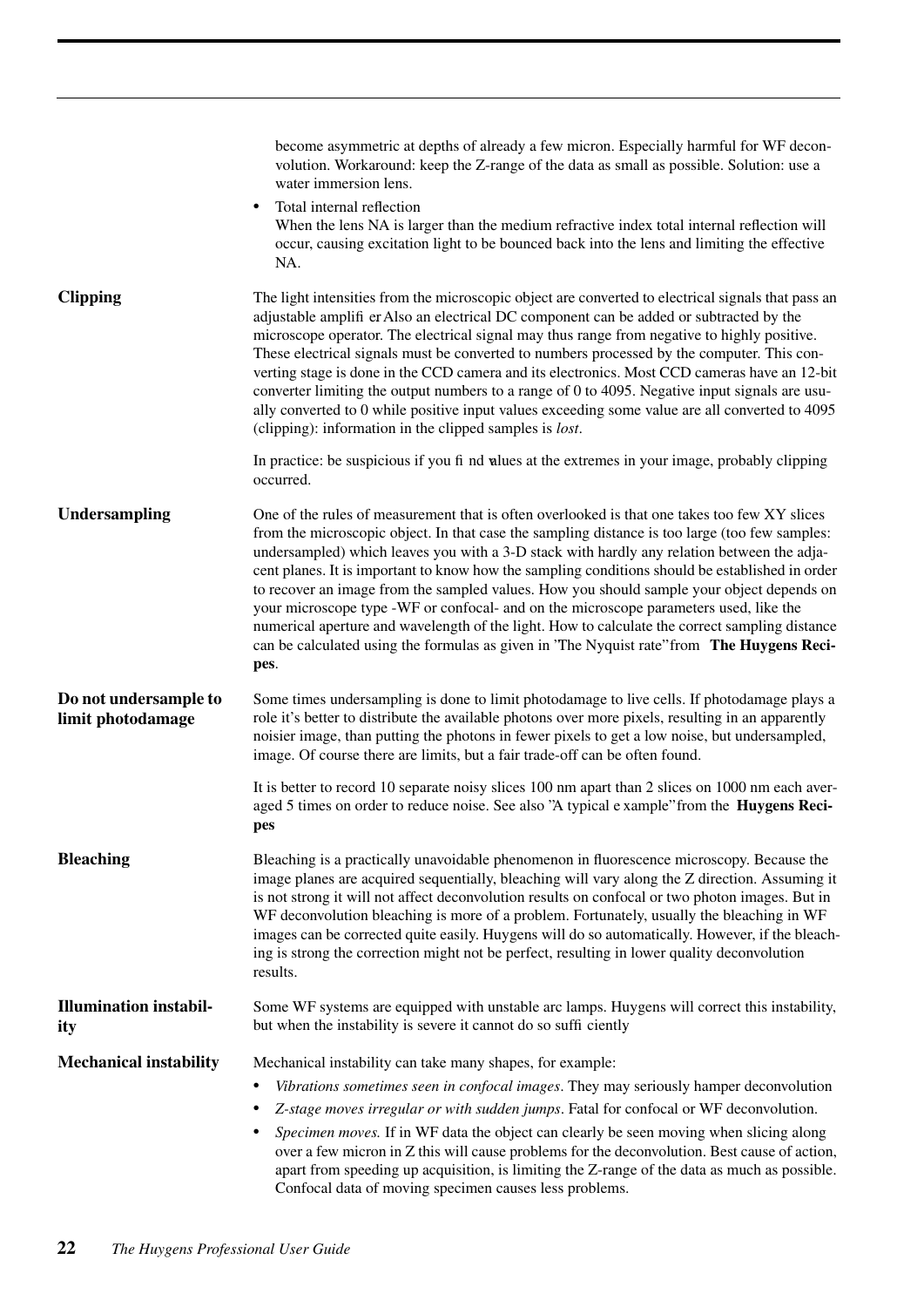**Thermal effects** Thermal effects are known to affect calibration of the Z-stage, especially if piezo actuators without feedback control are used. In particular harmful for WF data. **Internal reflection** At high NA the angle of incidence of the most oblique rays can be close to 70 degrees. When a ray has to cross the cover-glass to medium interface at such an angle total reflectionmay occur. To be precise, total reflection occurs when the NA of your lens is higher than the refractive index of the embedding medium. This will reduce the effective NA of the lens.

#### **Computing the backprojected pinhole radius**

Throughout the Huygens Pro and Huygens Essential pinhole sizes of confocal systems are specified as the  $\mathbf{backprojected}$  radius in nanometer  $(r_b)$  'Backprojected' means the size of the pinhole as it appears in the specimen plane: the physical pinhole size (*rphys*) divided by the total magnificationof the detection system. This total magnificationis the product of the (variable) objective magnification times a fied internal magnification:

$$
r_b = \frac{r_{phys}}{m_{obj} \cdot m_{system}}
$$
 (EQ1)

with  $m_{obj}$  the magnification factor of the objective and  $m_{system}$  is the fixed magnification of system.

**Airy disk as unit for the backprojected pinhole**

Some confocal microscopes report the pinhole size (diameter) with the Airy disk (diameter) as unit. The backprojected pinhole radius can then be computed with:

$$
r_b = \frac{0.61 \lambda_{ex} N_{Airy disks}}{NA}
$$
 (EQ2)

with  $N_{Airydisks}$  the number of Airydisks and  $\lambda_{ex}$  the excitation wavelength. In principle using  $\lambda_{\rm ex}$  is not correct because the Airy diffraction pattern is formed by the emitted light. However, we suspect microscope manufacturers prefer to use the excitation wavelength because it is better defined and does not depend on settings of devices like adjustable band filters. For this reason in the formula above we too use  $\lambda_{\rm ex}$ .

Note that this relation bypasses the need to know internal system and lens magnifications.

**Converting from integer parameter** Unfortunately, quite a few commercial microscopes do not report the physical pinhole size or the Airy disk size. Instead, often an integer size parameter is specified with a range 0...255 (8 bit). Matters are further complicated by the use of non-circular pinholes. To compensate this we introduce a shape factor *cshape* which takes care of the conversion from *size* (diameter or edge size) to *radius*. The following formula can be used to translate the 8-bit machine number into the backprojected pinhole radius:

$$
r_b = \frac{(P_8/255) \cdot (s_{max} - s_{min}) + s_{min}}{m_{obj} \cdot m_{system}} \cdot c_{shape} \cdot 1000 \tag{Eq 3}
$$

where  $p_8$  is the 8-bit machine number for the pinhole,  $s_{max}$  is the maximal pinhole size in *micron*, *smin* is the minimal pinhole size in micron. The factor 1000 is to convert from microns to nanometer.

The shape correction from a square to a circular pinhole is based on setting the area of the square pinhole equal to the area of the replacing circular pinhole.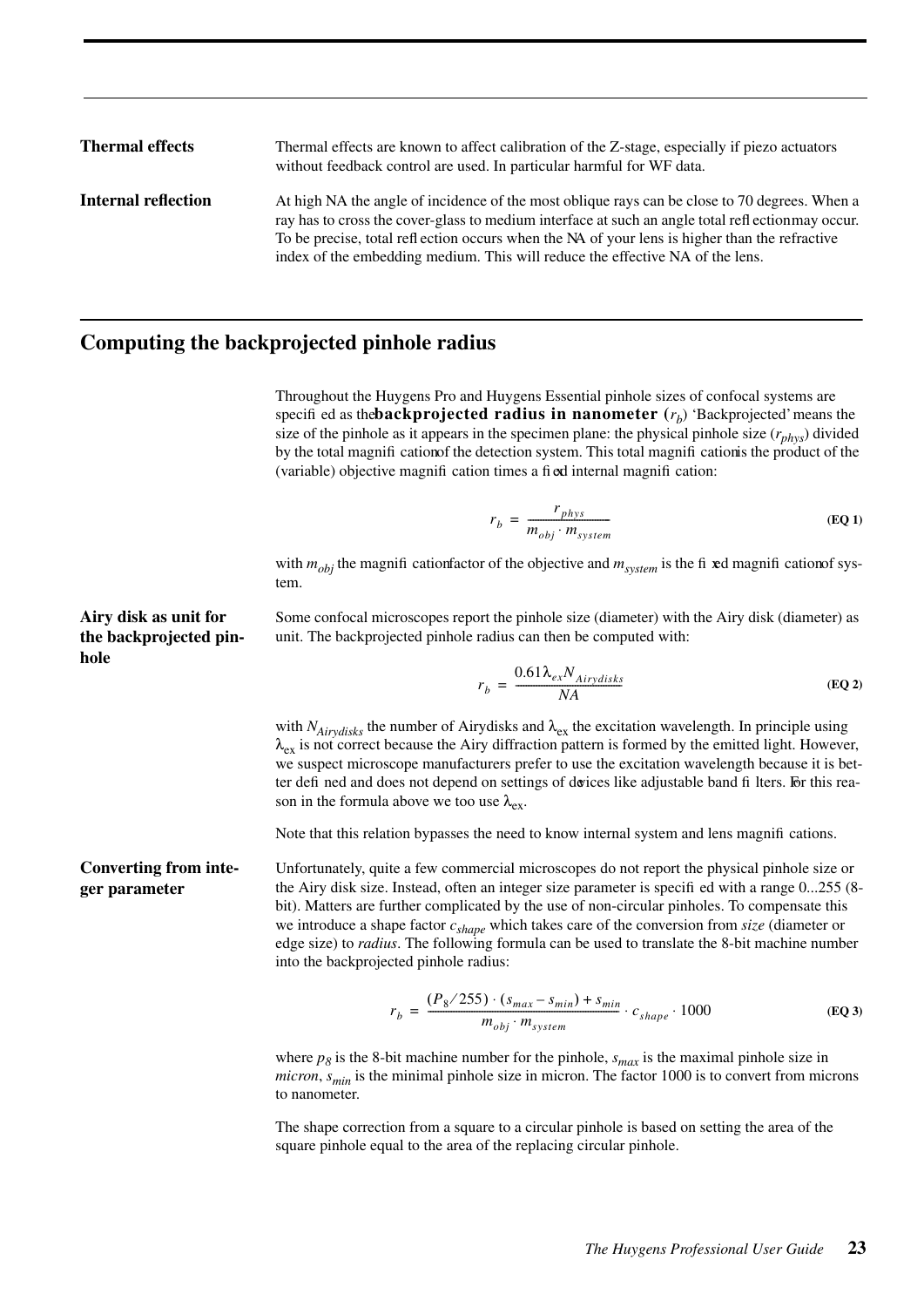$$
d = \pi r^2 \text{ and thus } r = \frac{d}{\sqrt{\pi}}
$$
 (EQ4)

For a square pinhole  $c_{shape} = 1/\sqrt{\pi} = 0.564$ . For circular pinholes  $c_{shape} = 0.5$  to just convert from diameter to radius.

**Airy disk as unit for the backprojected radius of a square pinhole**

The relation between the edge size of square pinhole in Airy disk units and the backprojected radius is a combination of  $(EQ 2)$  and  $(EQ 4)$ . Taking into account that  $(EQ 2)$  already converts a diameter into a radius we get:

$$
r_b = \frac{0.69 \lambda_{ex} N_{Airy disks}}{NA}
$$
 (EQ5)

with *NAirydisks* the number of Airydisks.

#### **Computing the backprojected pinhole distance in Nipkow spinning disks**

As is the case for the backprojected pinhole diameter, the distances between the pinholes in spinning disks must be divided by the system magnification. For the most used Yokogawa, for example, the pinhole distance is 2.5 µ. You can check this by stopping the disk. So with an 100x lens the backprojected distance is about 2.5  $\mu$ .

## **Pinhole radius tables**

In the case of the Leica TCS4d, the Biorad MRC500/600, the Zeiss LSM310 and the Zeiss LSM410 type microscopes the pinhole geometry and system magnificationis known resulting in the conversion formulas from the following tables:

**Leica confocal microscopes**

#### **TCS 4D, SP1, NT**

The size of the square pinhole is given as an 8-bit number which maps to the physical pinhole radius given in the following table:

**TABLE 1. Leica TCS4d pinhole parameters**

| <b>TCS4d</b>                                | Range begin                  | Range end                        |
|---------------------------------------------|------------------------------|----------------------------------|
| Reported parameter $(p_8)$                  | $\theta$                     | 255                              |
| Size (micron)                               | 20                           | 630 (earlier<br>reported as 500) |
| Pinhole geometry                            | square                       |                                  |
| System magnification                        | 4.5                          |                                  |
| <b>Backprojected pinhole</b><br>radius (nm) | $295p_8 + 2508$<br>$m_{obj}$ | (EO 6)                           |

If the pinhole is specifiedin Airy disk units, see "Airydisk as unit for the backprojected radius of a square pinhole" for information on ho w to convert to a backprojected radius.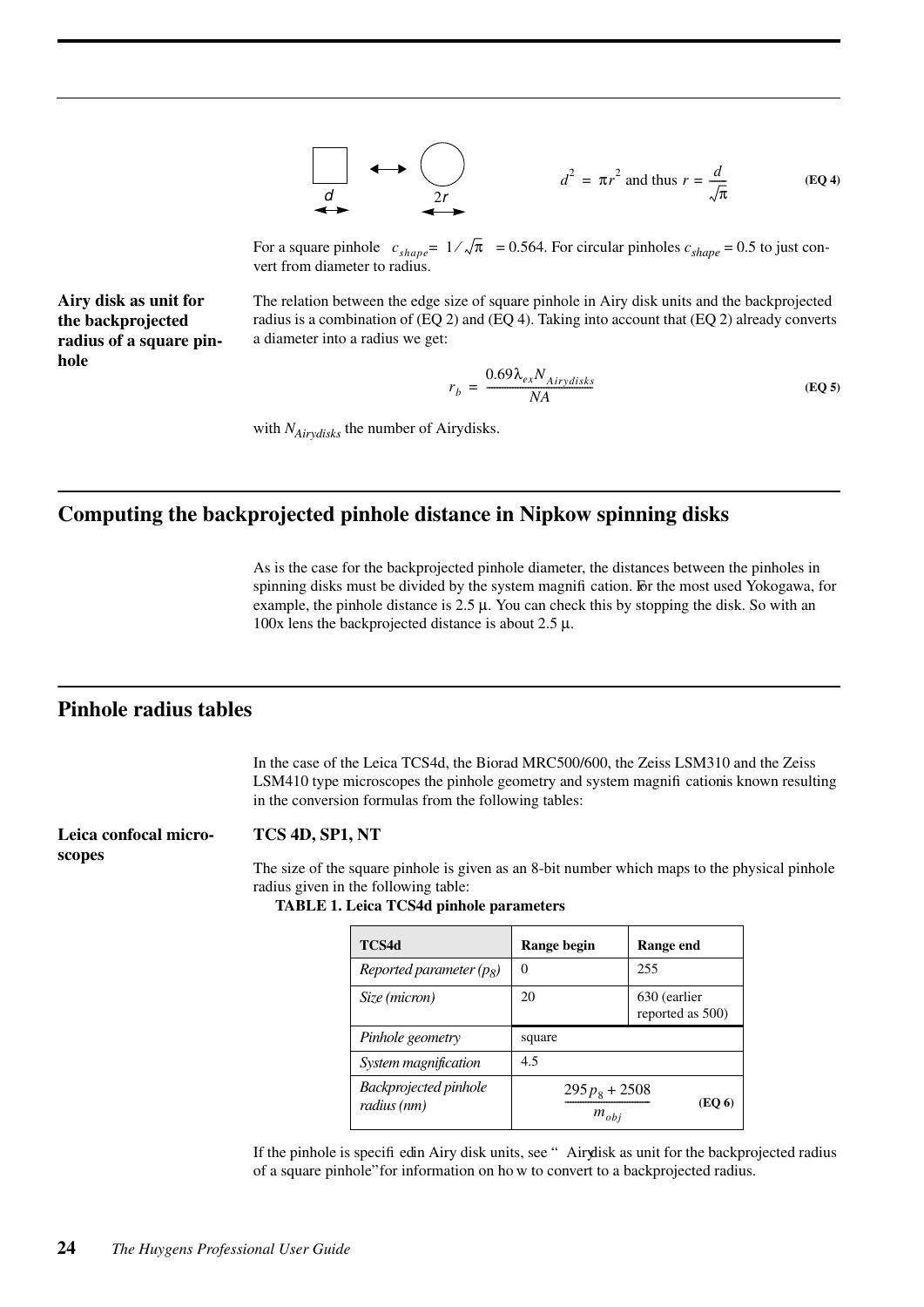#### **TCS-SP2**

The Leica TCS-SP2 has a system magnification of 3.6. However, the size of its square pinhole is usually specified in Airy disk units making it independent of the actual overall magnification. It is dependent though on wavelength and NA of the objective. See "Airy disk as unit for the backprojected radius of a square pinhole" for information on ho w to convert to a backprojected radius.

#### **Zeiss confocal microscopes**

#### **TABLE 2. Zeiss LSM310 (upright) pinhole parameters**

| Zeiss LSM310 upright                        | Range begin                  | Range end |
|---------------------------------------------|------------------------------|-----------|
| Reported parameter $(p_8)$                  | $\left( \right)$             | 255       |
| Size (micron)                               | 0                            | 500       |
| Pinhole geometry                            | square                       |           |
| System magnification                        | 1.11                         |           |
| <b>Backprojected pinhole</b><br>radius (nm) | 996 $\cdot p_8$<br>$m_{obj}$ | (EQ 7)    |

#### **TABLE 3. Zeiss LSM410 (inverted) pinhole parameters**

| <b>Zeiss LSM410 inverted</b>                | Range begin              | Range end |
|---------------------------------------------|--------------------------|-----------|
| Reported parameter $(p_8)$                  | 0                        | 255       |
| Size (micron)                               | $\theta$                 | 1000      |
| Pinhole geometry                            | square                   |           |
| System magnification                        | 2.23                     |           |
| <b>Backprojected pinhole</b><br>radius (nm) | 992 · $p_8$<br>$m_{obj}$ | (EQ 8)    |

#### **TABLE 4. Zeiss LSM510 pinhole parameters**

| Zeiss LSM510                                |                                        |        |
|---------------------------------------------|----------------------------------------|--------|
| Size (p, diameter, micron)                  |                                        |        |
| <b>Backprojected pinhole</b><br>radius (nm) | $p \cdot 1000$<br>$6.66 \cdot m_{obj}$ | (EO 9) |

#### **Olympus confocal microscopes**

#### **TABLE 5. Olympus Fluoview**

| <b>Olympus Fluoview</b>              |           |     |                |     |         |
|--------------------------------------|-----------|-----|----------------|-----|---------|
| Reported parameter                   |           | 2   | 3              | 4   | 5       |
| Size (p, diameter, micron)           | 0         | 100 | 150            | 200 | 300     |
| Pinhole geometry                     | circular? |     |                |     |         |
| System magnification                 | 3.426     |     |                |     |         |
| Backprojected pinhole<br>radius (nm) |           |     | $6.85 m_{obj}$ |     | (EO 10) |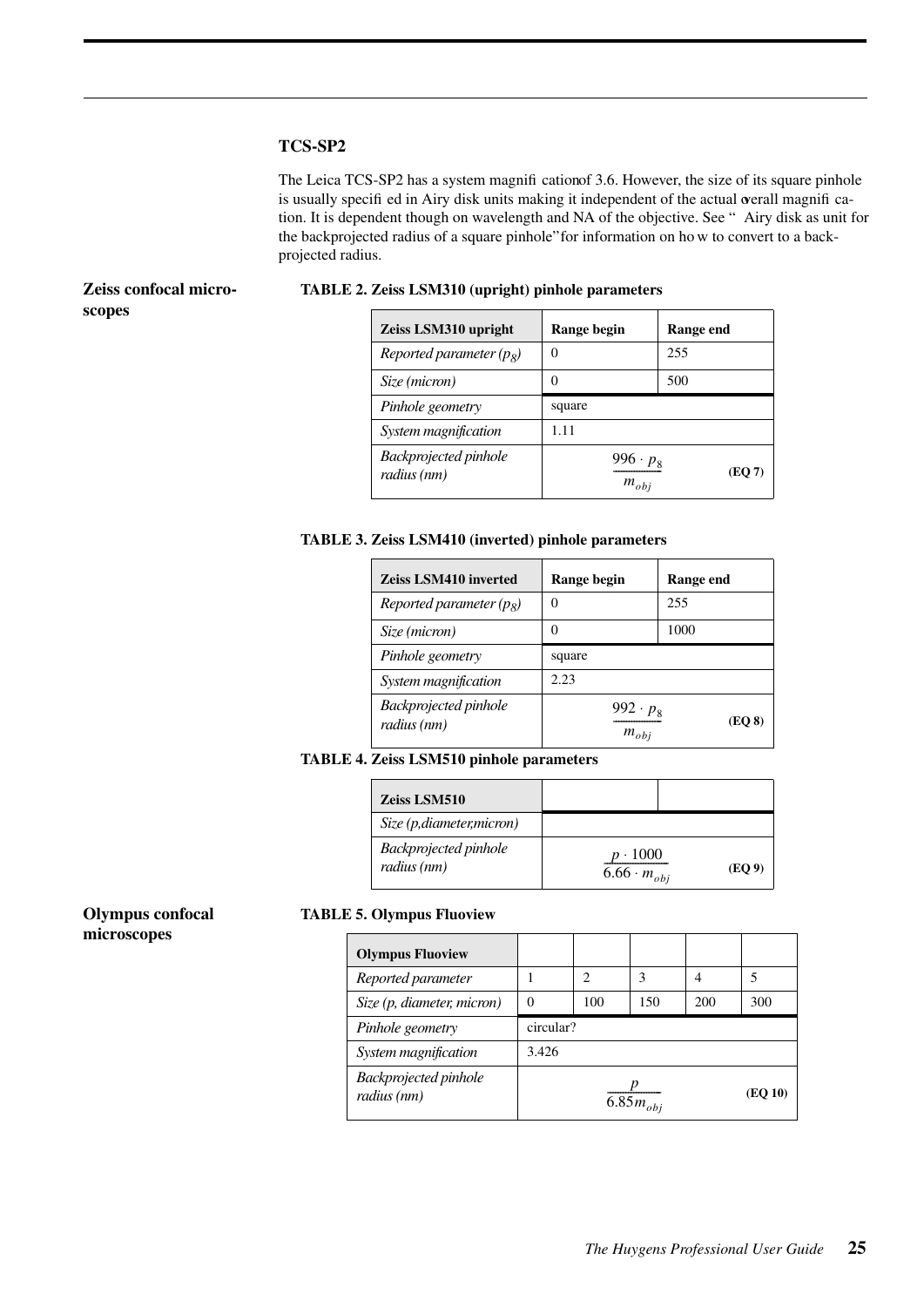#### **Biorad confocal microscopes**

| <b>Biorad MRC600/1024/</b><br>Radiance                                                                      |                                                                 |
|-------------------------------------------------------------------------------------------------------------|-----------------------------------------------------------------|
| Reported parameter $(p_8)$                                                                                  | n.a.                                                            |
| Size (diameter in mm)                                                                                       | $0 - 8$                                                         |
| Pinhole geometry                                                                                            | circular                                                        |
| System magnification<br>[Pawley 1995, p 30]                                                                 | 53-83, reported 60 for the<br>Radiance, 53 for the 1024         |
| <b>Backprojected pinhole</b><br><b>radius</b> (nm) as function of<br>the physical <b>diameter</b> d<br>(mm) | $d \cdot 10^6$<br>(EQ 11)<br>$2 \cdot m_{system} \cdot m_{obj}$ |

#### **TABLE 6. Biorad MRC600, 1024, Radiance**

#### **Checking the Biorad system magnification**

The Biorad MRC500/600/1024 microscopes have a very high magnification in the detection system. The fixed system magnificationis according to Pawley [Pawley 1995, p 30]  $53 \times m_{tube}$ ,  $m_{tube}$  between 1.0 and 1.56 (a factor 1.25 for the 'fluorescence attachment and also a factor 1.25 for the 'DIC' attachment). The factor of 53 includes the  $8\times$  "expiece" just below the scan head, but doesn't include that variability in magnification due to the variations in tube-length that are result from the aligning the system.

The high system magnificationallows you to view the diffraction pattern (Airy disk) at the pinhole plane directly by eye. To enable you to verify the correctness of (EQ 11) in the table above for your instrument we outline the way the system magnification was derived:

In a Biorad MRC600 with a 1.3 60x objective the Airy disk has a diameter of around 2-2.5mm at the pinhole plane. The diameter of the first Airy zero ring is 7.6 lateral optical units (o.u.), with a lateral optical unit  $v$  defined as:

$$
v = x \frac{2\pi}{\lambda} n \sin \alpha
$$
 (EQ12)

with *n* sin $\alpha$  the numerical aperture. In the system above an o.u. is 0.3  $\pm$  0.033 mm. At the specimen plane (backprojected) a lateral o.u. is in this case around 61nm. The total magnification appears thus to be 4918, the system magnification  $82 \pm 9$ . This value corresponds well with the largest possible system magnification for the MRC600.

**A supplied calibration curve**

If a calibration curve was supplied with your microscope best use that curve to convert the displayed setting to a physical size and from there convert to the backprojected radius.

### **Questions**

#### **What does the quality factor mean while running Huygens?**

Deconvolution as it is done in Huygens Pro hinges around the idea of finding an as good as possible estimate of the object that is imaged by the microscope. To assess the quality of an estimate, Huygens Pro computes the image of each estimate as it would appear in the microscope and compares it with the measured image. From the difference a quality factor is computed. The difference is also used to compute a correction factor to modify the estimate in such a way that the corrected estimate will yield a better quality factor. The quality factor as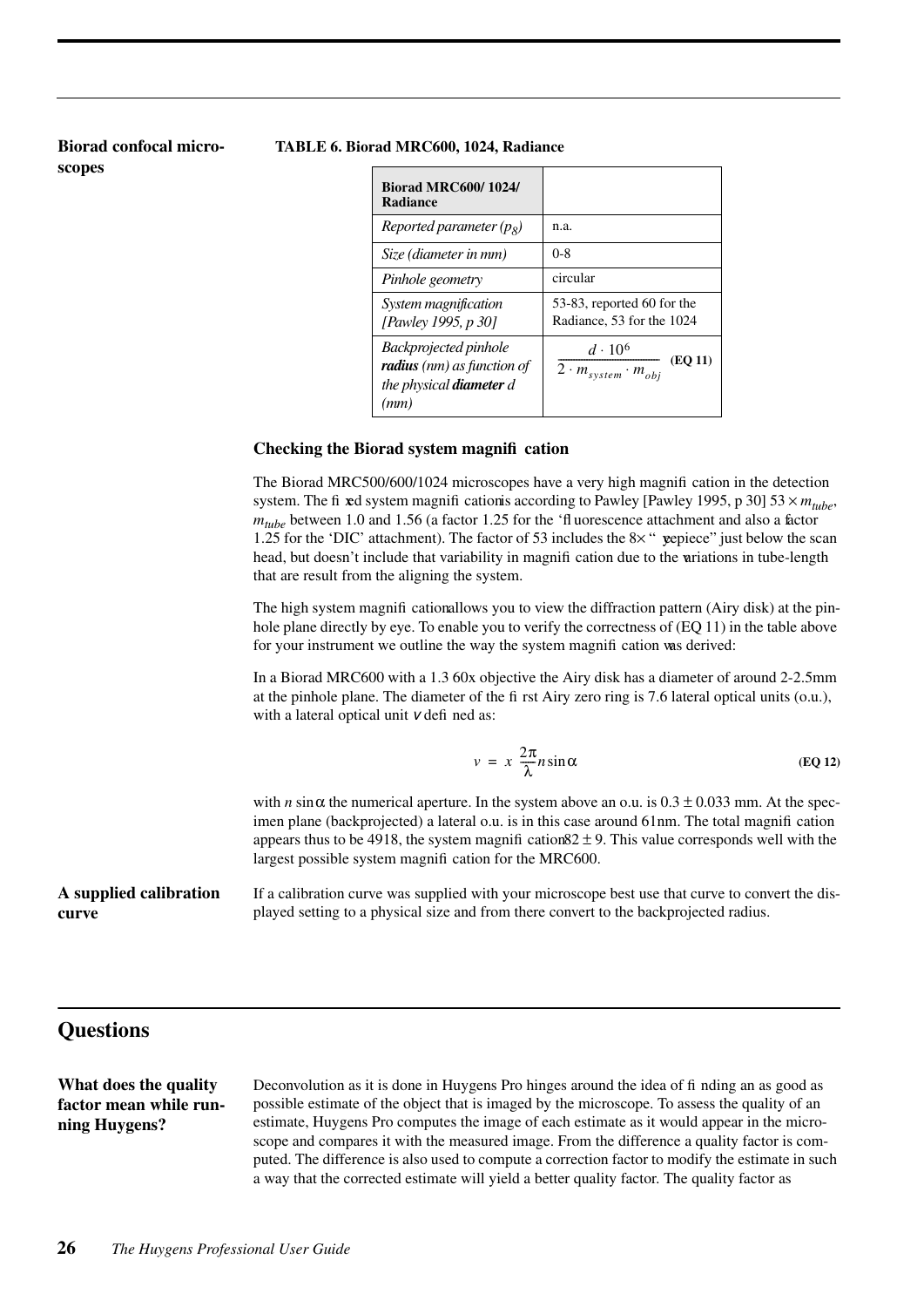|                                           | reported by Huygens Pro is a measure relative to the fi rst estimate and therefore a number<br>greater or equal to 1. If the increase in quality drops below a threshold the iterations are<br>stopped.                                                                                                                                                                                                              |
|-------------------------------------------|----------------------------------------------------------------------------------------------------------------------------------------------------------------------------------------------------------------------------------------------------------------------------------------------------------------------------------------------------------------------------------------------------------------------|
| Can I deconvolve a<br><b>Tiff series?</b> | Yes, if the series is a numbered series like: slice001.tif, slice002.tifslice0NN.tif, Huygens<br>Pro will read the series into a single 3D image. Because Tiffs usually carry no additional<br>microscopic information, check the parameters carefully.                                                                                                                                                              |
| Tiff file series naming<br>convention     | If you have Tiff images to be read into the Huygens Pro or the Huygens Essential you should<br>know about the naming convention used.                                                                                                                                                                                                                                                                                |
|                                           | If you select a fi lefrom a numbered series, the selected fi leand the following fi leswill be inter-<br>preted as x-y planes of a 3D stack and read into a 3D image of suitable size and channel confi g-<br>uration.                                                                                                                                                                                               |
|                                           | A one-channel 3D images only go with numbers:<br>As an example a dataset called 'c' with 32 slices numbers as follows:<br>c000.tif<br>c001.tif<br>.<br>.<br>c031.tif                                                                                                                                                                                                                                                 |
|                                           | If you wish to work on the complete c stack you only have to select 'c000.tif' while opening. If<br>you select fi le 'c020-tif the fi rst 20 slices will be skipped.                                                                                                                                                                                                                                                 |
|                                           | Numbered series without the Tiff extension like<br>C <sub>04</sub><br>c05<br>.<br>c18                                                                                                                                                                                                                                                                                                                                |
|                                           | are not read in as a series.                                                                                                                                                                                                                                                                                                                                                                                         |
|                                           | Huygens Essential and Professional read and write Tiff series with Leica style numbering if<br>there are more channels (different wavelenghts), slices or frames(in time).                                                                                                                                                                                                                                           |
|                                           | An image of four slices and two frames is named with Leica style numbering as follows:<br>c_t00_z000.tif<br>c_t00_z001.tif<br>c_t00_z002.tif<br>c_t00_z003.tif<br>c_t01_z000.tif<br>$c_t01_z001.tif$<br>c_t01_z002.tif<br>c_t01_z003.tif                                                                                                                                                                             |
|                                           | And an image 'sTCh' of four slices, three frames and two channels:<br>sTCh_t00_z000_ch00.tif<br>sTCh_t00_z000_ch01.tif<br>sTCh_t00_z001_ch00.tif<br>sTCh_t00_z001_ch01.tif<br>sTCh_t00_z002_ch00.tif<br>sTCh_t00_z002_ch01.tif<br>sTCh_t00_z003_ch00.tif<br>sTCh_t00_z003_ch01.tif<br>sTCh_t01_z000_ch00.tif<br>sTCh_t01_z000_ch01.tif<br>sTCh_t01_z001_ch00.tif<br>sTCh_t01_z001_ch01.tif<br>sTCh_t01_z002_ch00.tif |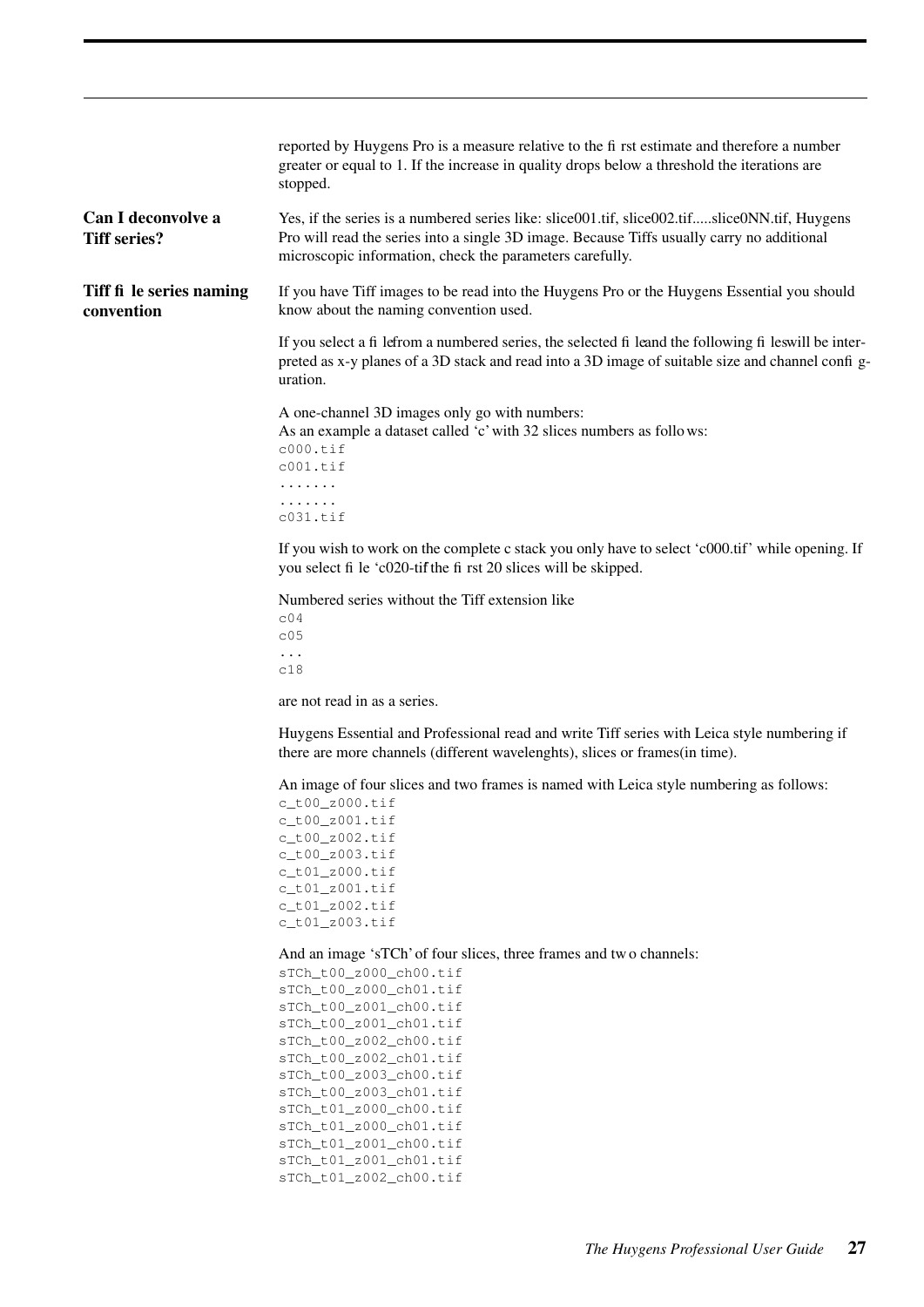|                                                           | sTCh_t01_z002_ch01.tif<br>sTCh t01 z003 ch00.tif<br>sTCh_t01_z003_ch01.tif<br>sTCh_t02_z000_ch00.tif<br>sTCh_t02_z000_ch01.tif<br>sTCh_t02_z001_ch00.tif<br>sTCh_t02_z001_ch01.tif<br>sTCh t02 z002 ch00.tif<br>sTCh_t02_z002_ch01.tif<br>sTCh_t02_z003_ch00.tif<br>sTCh_t02_z003_ch01.tif |
|-----------------------------------------------------------|--------------------------------------------------------------------------------------------------------------------------------------------------------------------------------------------------------------------------------------------------------------------------------------------|
| Can I deconvolve a sin-<br>gle plane widefi eld<br>image? | Yes, single plane WF deconvolution works because the data are extrapolated into a region<br>above and below the plane spanning typically between 10-20 planes of 100-300 nm sampling<br>in Z. The software generates an appropriate PSF.                                                   |
| Can I deconvolve a sin-<br>gle Tiff image?                | Yes. Huygens Pro treats the image as the only known plane of a 3D stack and proceeds as<br>usual. Set the z-sampling distance to the Nyquist value, see "Data acquisition pitflls" on<br>page 21.                                                                                          |